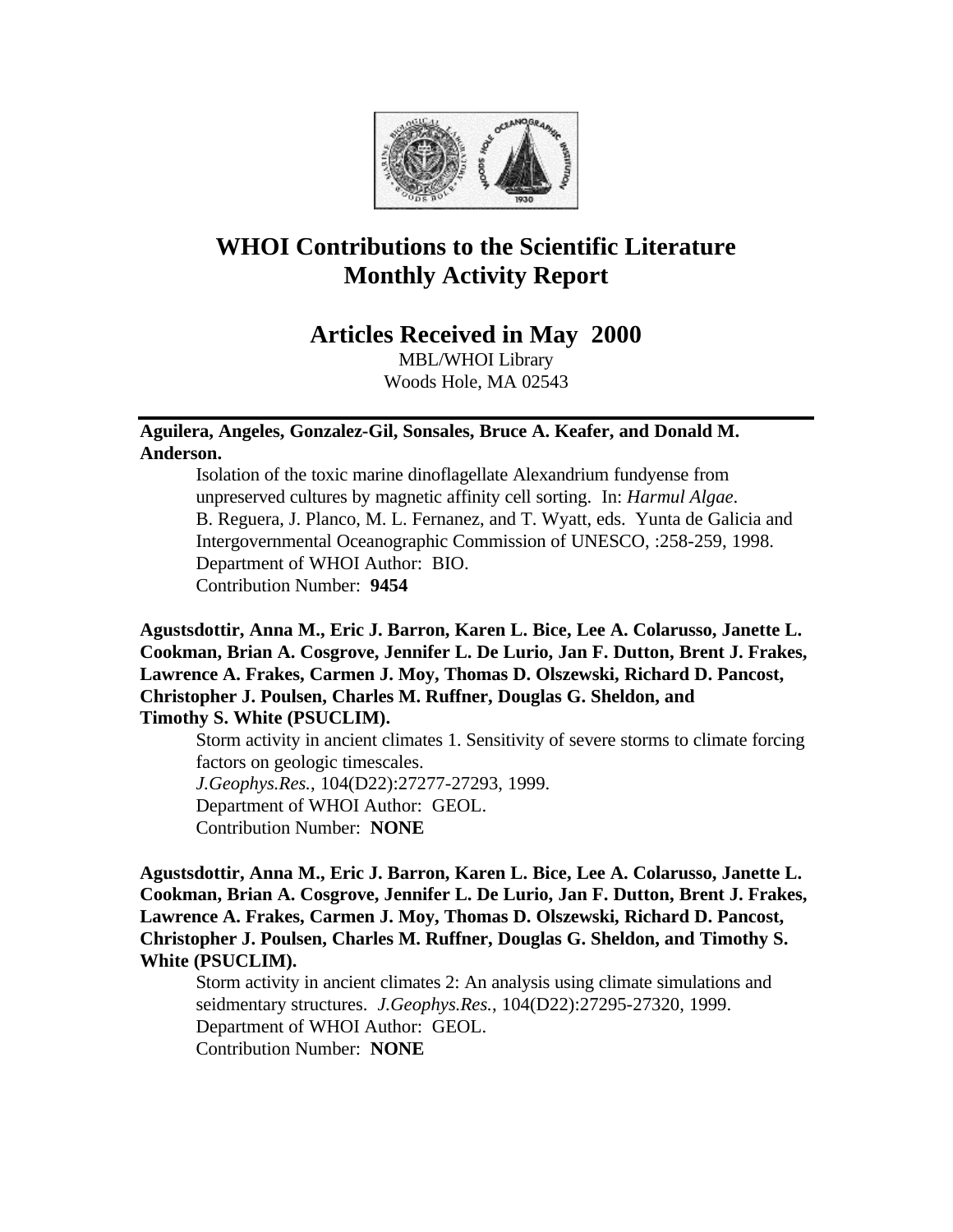#### **Ahner, B. A., F. M. M. Morel, and J. W. Moffett.**

Trace metal control of phytochelatin production in coastal waters. *Limnol.Oceanogr.*, 42(3):601-608, 1997. Department of WHOI Author: MCG. Contribution Number: **NONE**

# **Alldredge, Alice L., David L. Bradley, Douglas Butterworth, and John H. Steele.**

Assessing the global distribution and abundance of marine life: Summary of a workshop sponsored by the Sloan Foundation and the Office of Naval Research, January 13-15, 1998, Monterey, California. *Oceanography*, 12(3):41-46, 1999. Department of WHOI Author: MPC. Contribution Number: **NONE**

### **Ambar, I., L. Armi, A. Bower, and T. Ferreira.**

Some aspects of time variability of the Mediterranean water off south Portugal. *Deep-Sea Res.I*, 46:1109-1136, 1999. Department of WHOI Author: PO. Contribution Number: **NONE**

# **Anderson, Don and Rocky Geyer.**

ECOHAB-Gulf of Maine investigators plumb red tide depths*.*  In: *Gulf of Maine News,*, Summer:1-3, 1999. Department of WHOI Author: BIO. AOPE. Contribution Number: **NONE**

# **Anderson, Donald M., Allan D. Cembella, and Gustaaf M. Hallegraeff.**

*The Physiological Ecology of Harmful Algal Blooms* Donald M. Anderson, Allan D. Cembella, and Gustaaf M. Hallegraeff, eds. Springer-Verlag, Berlin, 662 pp., 1998.

Department of WHOI Author: BIO. Contribution Number: **NONE**

#### **Anderson, Steven P. and Robert A. Weller.**

Air-sea interaction in the eastern tropical Pacific - an experiment of the Pan American Climate Study (PACS) during the 1997-1998 ENSO*. In: 13th Symposium on Boundary Layers and Turbulence, 10-15 January 1999, Dallas, Texas.* James B. Edson, Symposium Chairperson, American Meteorological Society, Boston, MA, :38-39, 1999. Department of WHOI Author: PO. Contribution Number: **NONE**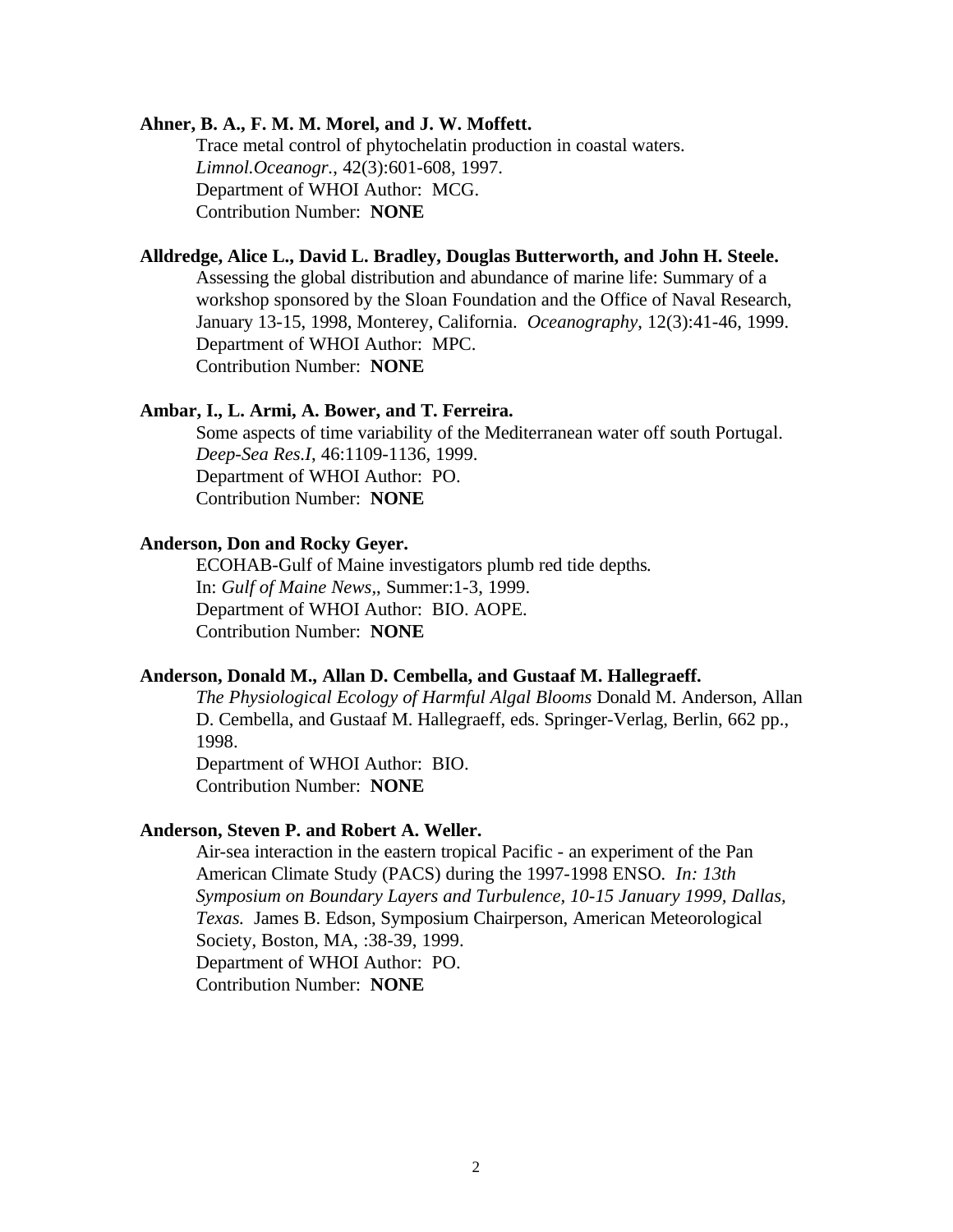#### **Ando, Amy, Jeffrey Camm, Stephen Polasky, and Andrew Solow.**

Species distributions, land values, and efficient conservation. *Science*, 279:2126-2128, 1998. Department of WHOI Author: MPC. Contribution Number: **9601**

# **Ashjian, Carin J., Sharon L. Smith, Charles N. Flagg, and Cara Wilson.**

Patterns and occurrence of diel vertical migration of zooplankton biomass in the Mid-Atlantic Bight described by an acoustic Doppler current profiler. *Cont.Shelf Res.*, 18(8):831-858, 1998. Department of WHOI Author: BIO. Contribution Number: **9741**

#### **Bainy, Afonso C. D., Bruce R. Woodin, and John J. Stegeman.**

Elevated levels of multiple cytochrome P450 form in tilapia from Billings Reservoir-Sao Paulo, Brazil. *Aquat.Toxicol.*, 44:289-305, 1999. Department of WHOI Author: BIO. Contribution Number: **9549**

#### **Barbeau, K. and J. W. Moffett.**

Dissolution of iron oxides by phagotrophic protists: Using a novel method to quantify reaction rates. *Environ.Sci.Technol.*, 32(19):2969-2975, 1998. Department of WHOI Author: MCG. Contribution Number: **NONE**

#### **Barbeau, M. A. and J. E. McDowell.**

Improving the production of scallops from bottom culture. *World Aquacult.*, 29(4):12-16, 1998. Department of WHOI Author: BIO. Contribution Number: **NONE**

# **Bellino, Mary, Karl F. von Reden, Robert J. Schneider, John C. Peden, Joanne Donoghue, Kathryn L. Elder, Alan R. Gagnon, Patricia Long, Ann P. McNichol, Carrie Odegaard, Dana Stuart, Susan Handwork, and John M. Hayes.**

Status report of the National Ocean Sciences AMS facility at Woods Hole Oceanographic Institution: Operations and recent developments*.* In: *Proceedings of the Fifteenth International Conference on Application of Accelerators in Research and Industry, November 1998, Denton, TX*. J. L. Duggan and I. L. Morgan, eds. AIP Conference Proceedings Volume 475, American Institute of Physics, New York:644-647, 1999. Department of WHOI Author: GEOL. Contribution Number: **NONE**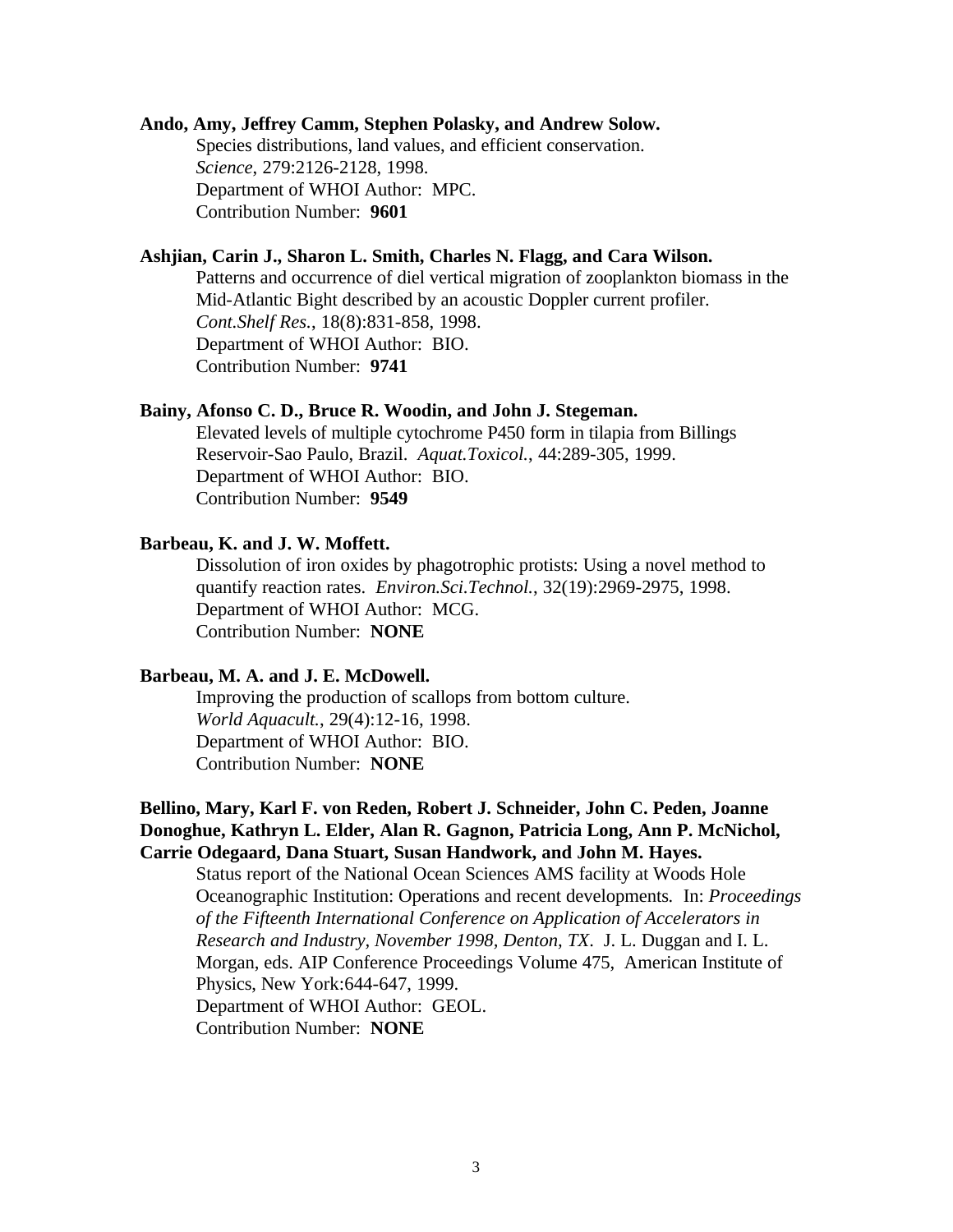#### **Benitez-Nelson, Claudia R., Ken O. Buessler, and Glenn Crossin.**

Upper ocean carbon export, horizontal transport, and vertical eddy diffusivity in the southwestern Gulf of Maine. *Cont.Shelf Res.*, 20(6):707-736, 2000. Department of WHOI Author: MCG. Contribution Number: **9777**

# **Bidigare, R. R., K. L. Hanson, K. O. Buesseler, S. G. Wakeham, K. H. Freeman, R. D. Pancost, F. J. Millero, P. Steinberg, B. N. Popp, M. Latasa, M. R. Landry, and E. A. Laws.**

Iron-stimulated changes in C-13 fractionation and export by equatorial Pacific phytoplankton: Toward a paleogrowth rate proxy. *Paleoceanography*, 14(5):589-595, 1999. Department of WHOI Author: MCG. Contribution Number: **NONE**

#### **Black, V. H., P. M. Shaw, S. I. Karchner, W. Powell, and M. E. Hahn.**

Differential expression of CYP1A1 and CYP1A2, but not of AHR and ARNT, in guinea pig adrenal and liver. *Endocr.Res.*, 24(3-4):631-632, 1998. Department of WHOI Author: BIO. Contribution Number: **NONE**

# **Bock, Erik J., John W. H. Dacey, James B. Edson, Nelson M. Frew, Tetsu Hara, and Wade R. McGillis.**

Air-sea gas exchange in coastal waters. In: *13th Symposium on Boundary Layers and Turbulence, 10-15 January 1999, Dallas, Texas*. James B. Edson, Symposium Chairperson, American Meteorological Society, Boston, MA, :417-420, 1999. Department of WHOI Author: AOPE. Contribution Number: **NONE**

### **Brady, David and James C. Preisig.**

Underwater acoustic communications. In: *Wirelss Communications, Signal Processing Perspectives.* H. Vincent Poor and Gregory W. Wornell, eds. Prentice Hall Signal Processing Series, Alan V. Oppenheim, series editor. Prentice Hall, Englewood Cliffs, NJ, :330-379, 1998. Department of WHOI Author: AOPE. Contribution Number: **NONE**

# **Breddam, Kresten, Mark D. Kurz, and Michael Storey.**

Mapping out the conduit of the Iceland mantle plume with helium isotopes. *Earth Planet.Sci.Lett.*, 176(1):45-55, 2000. Department of WHOI Author: MCG. Contribution Number: **10055**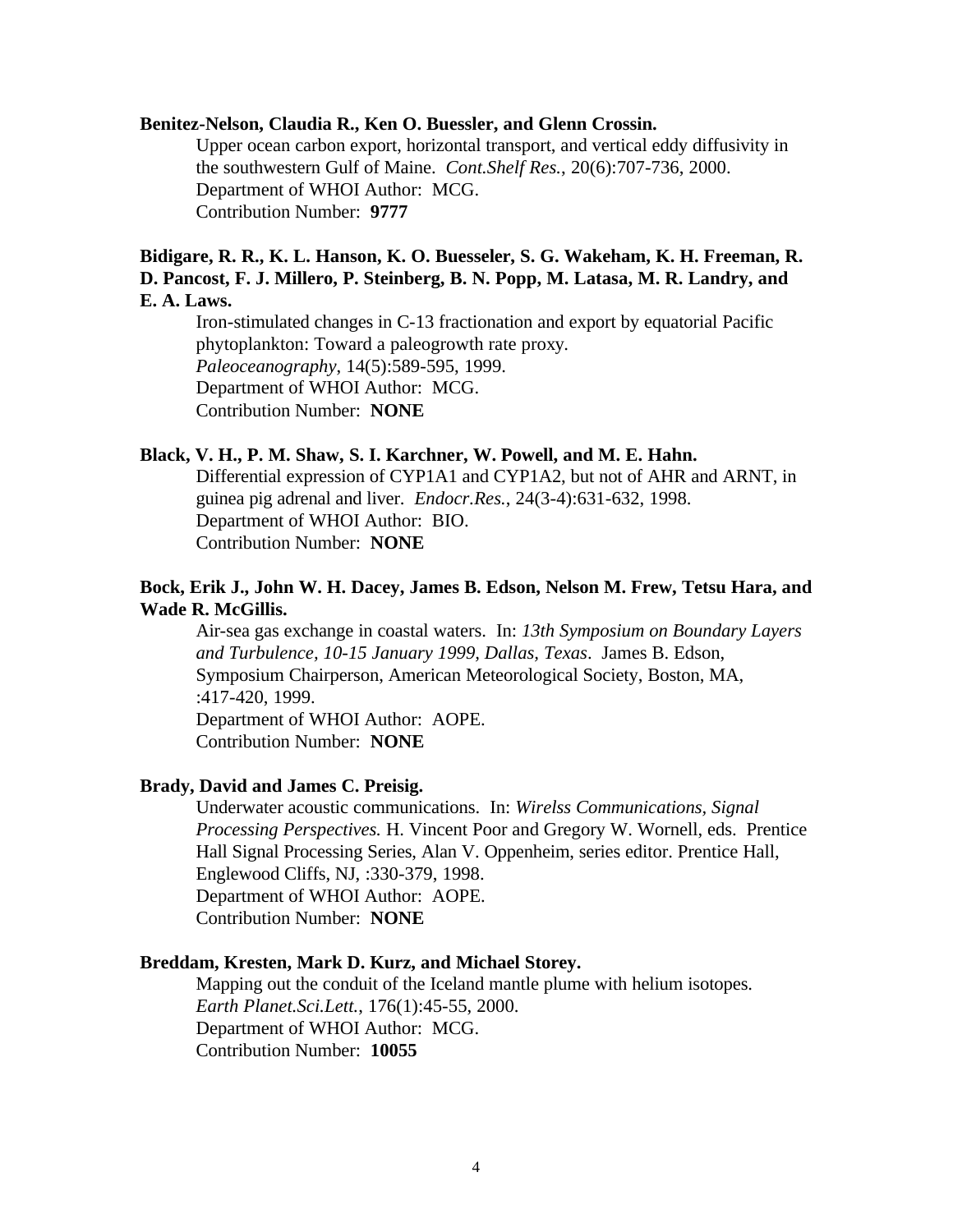#### **Brinkhoff, Thorsten, Gerard Muyzer, Carl O. Wirsen, and Jan Kuever.**

*Thiomicrospira kuenenii* sp. nov. and *Thiomicrospira frisia* sp. nov., two mesophilic obligately chemolithoautotrophic sulfur-oxidizing bacteria isolated from an intertidal flat. *Int.J.Systm.Bacteriology*, 49:385-392, 1999. Department of WHOI Author: BIO. Contribution Number: **9694**

# **Buesseler, K. O. and I. Osvath.**

Special issue - The Black Sea. *J.Environ.Radioact.*, 43(2):119-120, 1999. Department of WHOI Author: MCG. Contribution Number: **NONE**

# **Burgess, W. C., P. L. Tyack, B. J. Le Boeuf, and D. P. Costa.**

A programmable acoustic recording tag and first results from free-ranging northern elephant seals. *Deep-Sea Res.II*, :45:1327-1351, 1998. Department of WHOI Author: BIO. Contribution Number: **9437**

#### **Cacchione, D. A., P. L. Wiberg, J. Lynch, J. Irish, and P. Traykovski.**

Estimates of suspended-sediment flux and bedform activity on the inner portion of the Eel River continental shelf. *Mar.Geol.*, 154:83-97, 1999. Department of WHOI Author: AOPE. Contribution Number: **NONE**

# **Campbell, L., M. R. Landry, J. Constantinou, H. A. Nolla, S. L. Brown, H. Liu, and D. A. Caron.**

Response of microbial community structure to environmental forcing in the Arabian Sea. *Deep-Sea Res.II*, 45:2301-2325, 1999. Department of WHOI Author: BIO. Contribution Number: **NONE**

# **Caron, D. A., D. J. Lonsdale, and M. R. Dennett.**

Bacterivory and herbivory play key roles in fate of Ross Sea production. *Antarct.J.U.S.*, 32(5):81-83, 1997. Department of WHOI Author: BIO. Contribution Number: **NONE**

### **Caswell, H. and M. Neubert.**

Short communication. Chaos and closure terms in plankton food chain models. *J.Plank.Res.*, 20:1837-1845, 1998. Department of WHOI Author: BIO. Contribution Number: **NONE**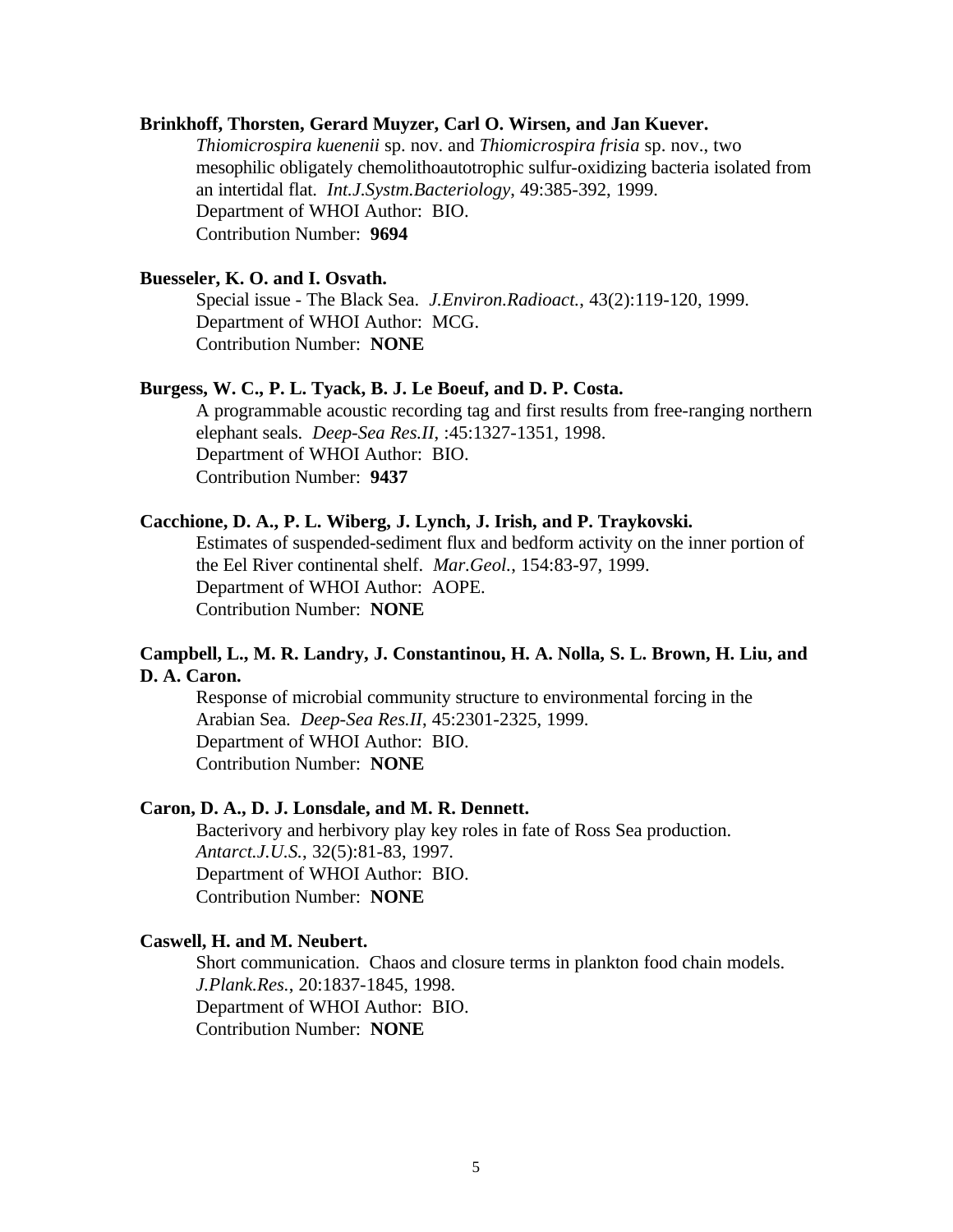#### **Caswell, Hal and Ron Etter.**

Cellular automaton models for competition in patchy environments: Facilitation, inhibition, and tolerance. *Bull.Math.Biol.*, 61(4):625-649, 1999. Department of WHOI Author: BIO. Contribution Number: **9825**

# **Chekalyuk, A. M., R. J. Olson, and H. M. Sosik.**

Pump-during-probe fluorometry of phytoplankton: Group-specific photosynthetic characteristics from individual cell analysis. In: *Ocean Optics XIII*. S. G. Ackleson, Robert Frouin, eds. Proceedings of SPIE 2963, Bellingham, Washington, :840-845, 1997. Department of WHOI Author: BIO. Contribution Number: **NONE**

#### **Chu, Dezhang.**

Kriging software for MATLAB 5.2. *Gulf of Maine News*, Fall 1998:15, 1998. Department of WHOI Author: BIO. Contribution Number: **NONE**

# **Clift, Peter D. and Christopher J. MacLeod,**

Slow rates of subduction erosion estimated from subsidence and tilting of the Tonga forearc. *Geology*, 27(5):411-414, 1999. Department of WHOI Author: GEOL. Contribution Number: **9838**

#### **Clift, Peter D.**

The thermal impact of Paleocene magmatic underplating in the Faeroe-Shetland-Rockall region. In: *Petroleum Geology of Northwest Europe: Proceedings of the 5th Conference*. A. J. Fleet and S. A. R. Boldy, eds. Petroleum Geology '86 Ltd., Geological Society, London, :585-593, 1999. Department of WHOI Author: GEOL. Contribution Number: **9610**

#### **Connor, Richard C., Janet Mann, Peter L. Tyack, and Hal Whitehead.**

Social evolution in toothed whales. *Trends Ecol.Evol.*, 13:228-232, 1998. Department of WHOI Author: BIO. Contribution Number: **NONE**

#### **Crago, Tracey.**

Back to school with bluefin tuna. *Two if by Sea*, 2(2):3, 1998. Department of WHOI Author: ADMIN. Contribution Number: **NONE**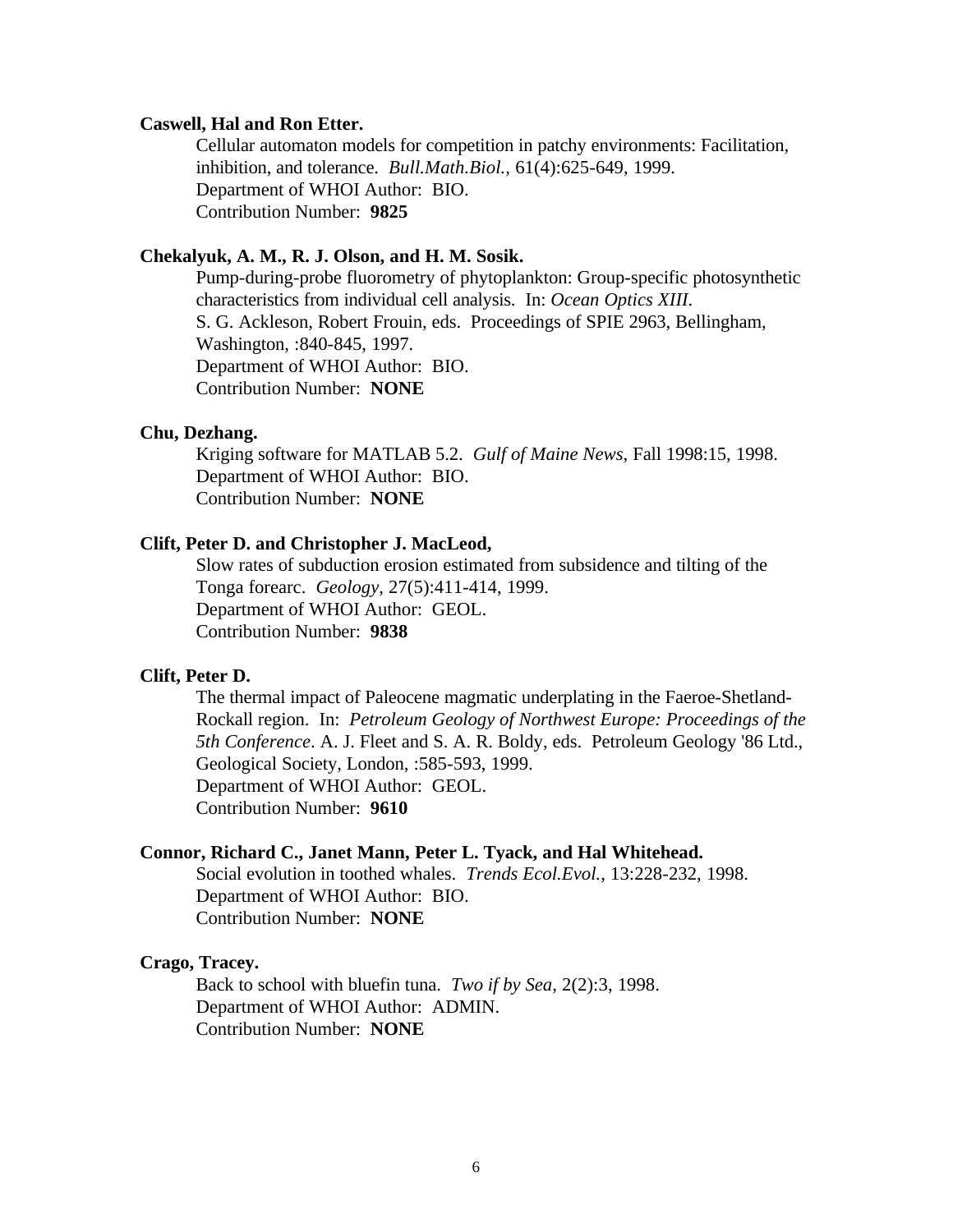### **Crago, Tracey.**

Sex lives and videotape: Complex squid mating strategies may help combat increased fishing pressure. *Two if by Sea*, 2(3):1, 5, 1998. Department of WHOI Author: ADMIN. Contribution Number: **NONE**

### **Crago, Tracey.**

''You-rake-it'' clam farms: A new tourist attraction? *Two if by Sea*, 1(1):3, 1997. Department of WHOI Author: ADMIN. Contribution Number: **NONE**

#### **Crago, Tracey.**

North River dye study flushes out clues to estuarine ecology. *Two if by Sea*, 1(4):1, 5, 1997. Department of WHOI Author: ADMIN. Contribution Number: **NONE**

#### **Crago, Tracey.**

Digging beneath the sands of time. *Two if by Sea*, 1(3):3-4, 1997. Department of WHOI Author: ADMIN. Contribution Number: **NONE**

#### **Crago, Tracey.**

Wanted: Recruits for Barnstable Harbor. *Two if by Sea*, 1(2):1, 5, 1997. Department of WHOI Author: ADMIN. Contribution Number: **NONE**

#### **Crago, Tracey.**

Ctenophore diet and feeding behavior offer clues to fisheries-related food chain dynamics. *Two if by Sea*, 3(4):3, 1999. Department of WHOI Author: ADMIN. Contribution Number: **NONE**

#### **Crago, Tracey.**

The risky business of offshore marine aquaculture. *Two if by Sea*, 3(2/3):1, 5, 1999. Department of WHOI Author: ADMIN. Contribution Number: **NONE**

#### **Crago, Tracey.**

Maintaining stability in a changing coastal system: A geological contradiction? *Two if by Sea*, 2/3(4/1):3, 1998. Department of WHOI Author: ADMIN. Contribution Number: **NONE**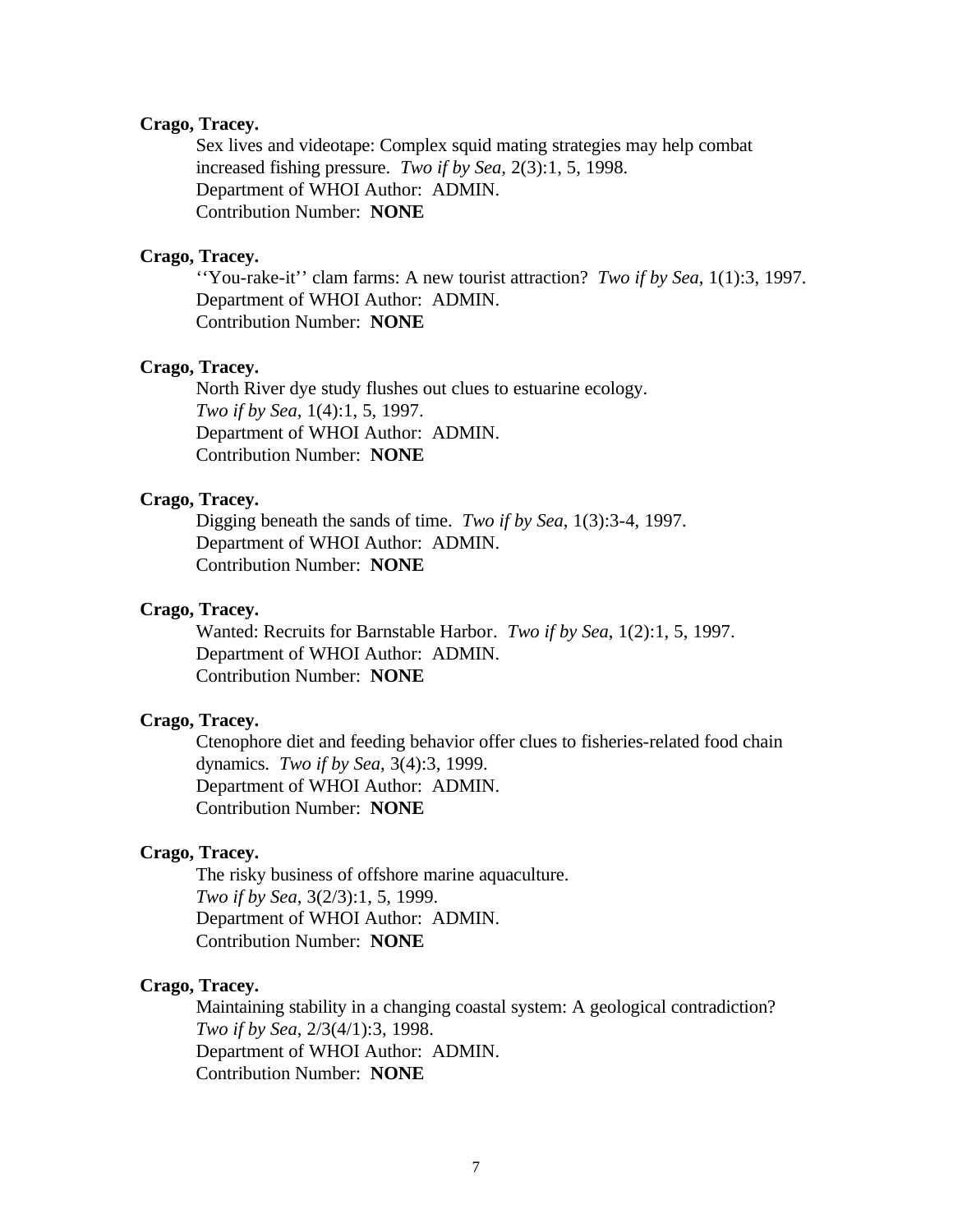# **Crago, Tracy I.**

Challenges of the unknown beckons scientists who study risk. *Nor'easter*, 9(2):28-31, 1997. Department of WHOI Author: ADMIN. Contribution Number: **NONE**

# **Crago, Tracy I.**

The link between environmental contaminants and animal susceptibility. *Two If By Sea*, 4(1):1, 5, 2000. Department of WHOI Author: ADMIN. Contribution Number: **NONE**

#### **Croot, Peter L., James W. Moffett, and Larry E. Brand.**

Production of extracellular Cu complexing ligands by eucaryotic phytoplankton in response to Cu stress. *Limnol.Oceanogr.*, 45(3):619-527, 2000. Department of WHOI Author: MCG. Contribution Number: **9844**

# **Curran, Daniel A.**

Summary of supreme court briefs. In: *Neither Separate Nor Equal: Legislature and Executive in Rhode Island Constitutional History by Patrick T. Conley.*  Rhode Island Publications Society, East Providence, RI, :202-204, 1999. Department of WHOI Author: MPC. Contribution Number: **NONE**

# **Dacey, John W. H., James B. Edson, Paul M. Holland, and Wade R. McGillis.**

In situ estimation of air-sea gas transfer using DMS. In: *13th Symposium on Boundary Layers and Turbulence, 10-15 January 1999, Dallas, Texas*. James B. Edson, Symposium Chairperson, American Meteorological Society, Boston, MA, :425-426, 1999.

Department of WHOI Author: AOPE. Contribution Number: **NONE**

#### **DeGrandpre, M. D., M. M. Baehr, and T. R. Hammar.**

Calibration-free optical chemical sensors. *Anal.Chem.*, 71(6):11512-1159, 1999. Department of WHOI Author: AOPE. Contribution Number: **NONE**

# **Dickey, T. D., G. C. Chang, Y. C. Agrawal, A. J. Williams, 3rd, and P. S. Hill.**

Sediment resuspension in the wakes of Hurricanes Edouard and Hortense. *Geophys.Res.Lett.*, 25(18):3533-3536, 1998. Department of WHOI Author: AOPE. Contribution Number: **NONE**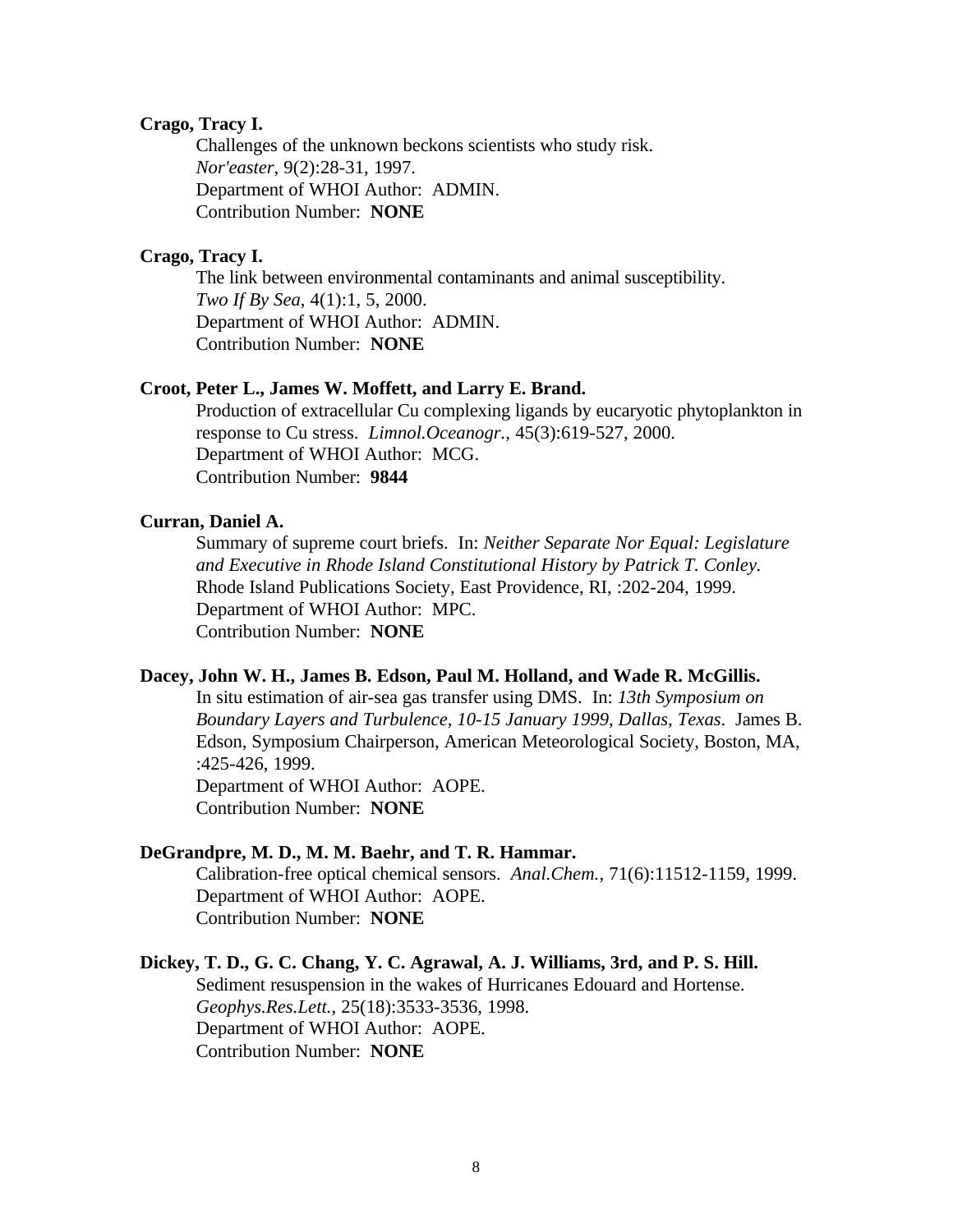#### **Dickey, Tommy, Albert J. Plueddemann, and Robert A. Weller.**

Current and water property measurements in the coastal ocean. In: *The Sea. Volume 10*, Kenneth H. Brink and Alan R. Robinson, eds. John Wiley & Sons, Inc., NY, :367-398, 1998. Department of WHOI Author: PO. Contribution Number: **NONE**

#### **Diebold, John, Neal Driscoll, and the EW-9501 Science Team.**

New insights on the formation of the Caribbean basalt province revealed by multichannel seismic images of volcanic structures in the Venezuelean Basin. In: *Caribbean Basins. Sedimentary Basins of the World, 4*. P. Mann, ed. K. J. Hsu, Series Editor. Elsevier Science B. V., Amsterdam, :561-589, 1999. Department of WHOI Author: GEOL. Contribution Number: **NONE**

# **Doehmer, J., J. T. Buters, A. Luch, V. Soballa, W. M. Baird, H. Morisson, J. J. Stegeman, A. J. Townsend, W. F. Greenlee, H. R. Glatt, A. Seidel, J. Jacob, And H. Greim.**

Molecular studies on the toxifying effects by genetically engineered cytochromes P450. *Drug Metab.Rev.*, 31(2):423-435, 1999. Department of WHOI Author: BIO. Contribution Number: **NONE**

### **Driscoll, Neal W., Jeffrey K. Weissel, and John A. Goff.**

Potential for large-scale submarine slope failure and tsunami generation along the U.S. mid-Atlantic coast. *Geology*, 28(5):407-410, 2000. Department of WHOI Author: GEOL. Contribution Number: **10119**

#### **Driscoll, Neal W. and John B. Diebold.**

Tectonic and stratigraphic development of the eastern Caribbean: New constraints from multichannel seismic data. In: *Caribbean Basins. Sedimentary Basins of the World, 4.* P. Mann, ed. K. J. Hsu, Series Editor. Elsevier Science B. V. Amsterdam., :591-626, 1999. Department of WHOI Author: GEOL. Contribution Number: **9503**

#### **Dusenberry, J. A., R. J. Olson, and S. W. Chisholm.**

Frequency distributions of phytoplankton single-cell fluorescence and vertical mixing in the surface ocean. *Limnol.Oceanogr.*, 44(2):431-435, 1999. Department of WHOI Author: BIO. Contribution Number: **NONE**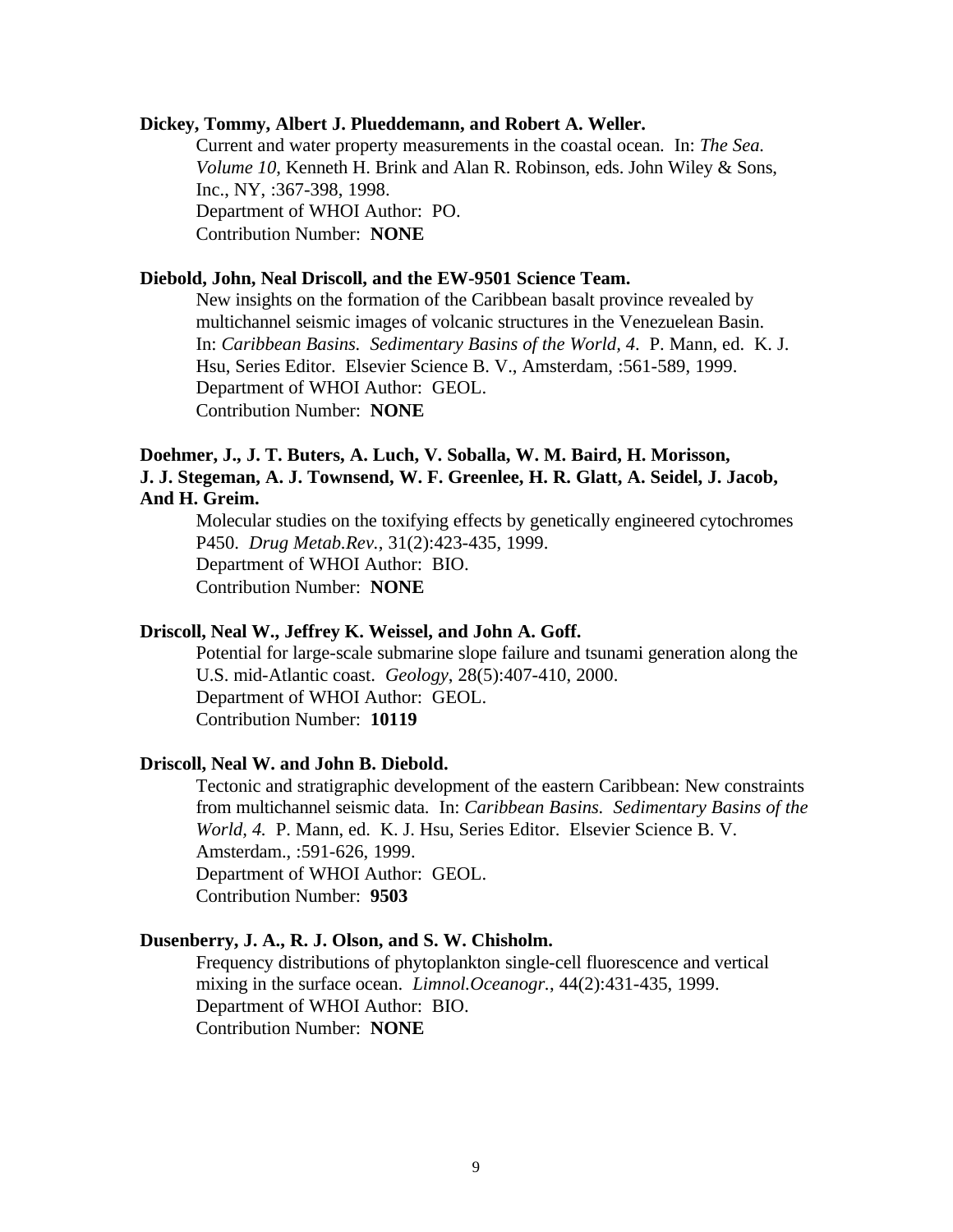#### **Edson, James B., Wade R. McGillis, and Nelson M. Frew.**

Atmospheric forcing and energy exchange during the 1997 CoOP gas exchange experiment. In: *13th Symposium on Boundary Layers and Turbulence, 10-15 January 1999, Dallas, Texas.* James B. Edson, Symposium Chairperson, American Meteorological Society, Boston, MA, :351-354, 1999. Department of WHOI Author: AOPE. Contribution Number: **NONE**

# **Ellegard, M., D. Kulis and D. Anderson.**

Cysts of Danish *Gymnodinium nolleri Ellegaard et Moestrup* sp. ined. (*Dinophyceae*): Studies on encystment, excystment, and toxicity. *J.Plankton Res.*, 20:1743-1755, 1998. Department of WHOI Author: BIO. Contribution Number: **9702**

# **Elskus, Adria A., Emily Monosson, Anne E. McElroy, John J. Stegeman, and Dana S. Woltering.**

Altered CYP1A expression Fundulus heteroclitus adults and larvae: A sign of pollutant resistance?. *Aquat.Toxicol.*, 45:99-113, 1999. Department of WHOI Author: BIO. Contribution Number: **NONE**

#### **Evans, Brian, Yves Bernabe, and Wenlu Zhu.**

Evolution of pore structure and permeability of rocks in laboratory experiments. In: *Growth Dissolution, and Pattern Formation in Geosystems*. Bjorn Jamtveit and Paul Meakin, eds. Kluwer Academic Publishers, Netherlands, :327-344, 1999. Department of WHOI Author: GEOL. Contribution Number: **NONE**

### **Fent, Karl, Bruce R. Woodin, and John J. Stegeman.**

Effects of triphenyltin and other organotins on hepatic monooxygenase system in fish. *Comp.Biochem.Physiol.C*, 121:277-288, 1998. Department of WHOI Author: BIO. Contribution Number: **NONE**

# **Francois, Roger, Michael P. Bacon, Daniel M. Sigman, and Ein-Fen Yu.**

Oceanography. *McGraw-Hill Yearbook of Science and Technology 1998.*  McGraw-Hill, New York, :274-277, 1998. Department of WHOI Author: MCG. Contribution Number: **NONE**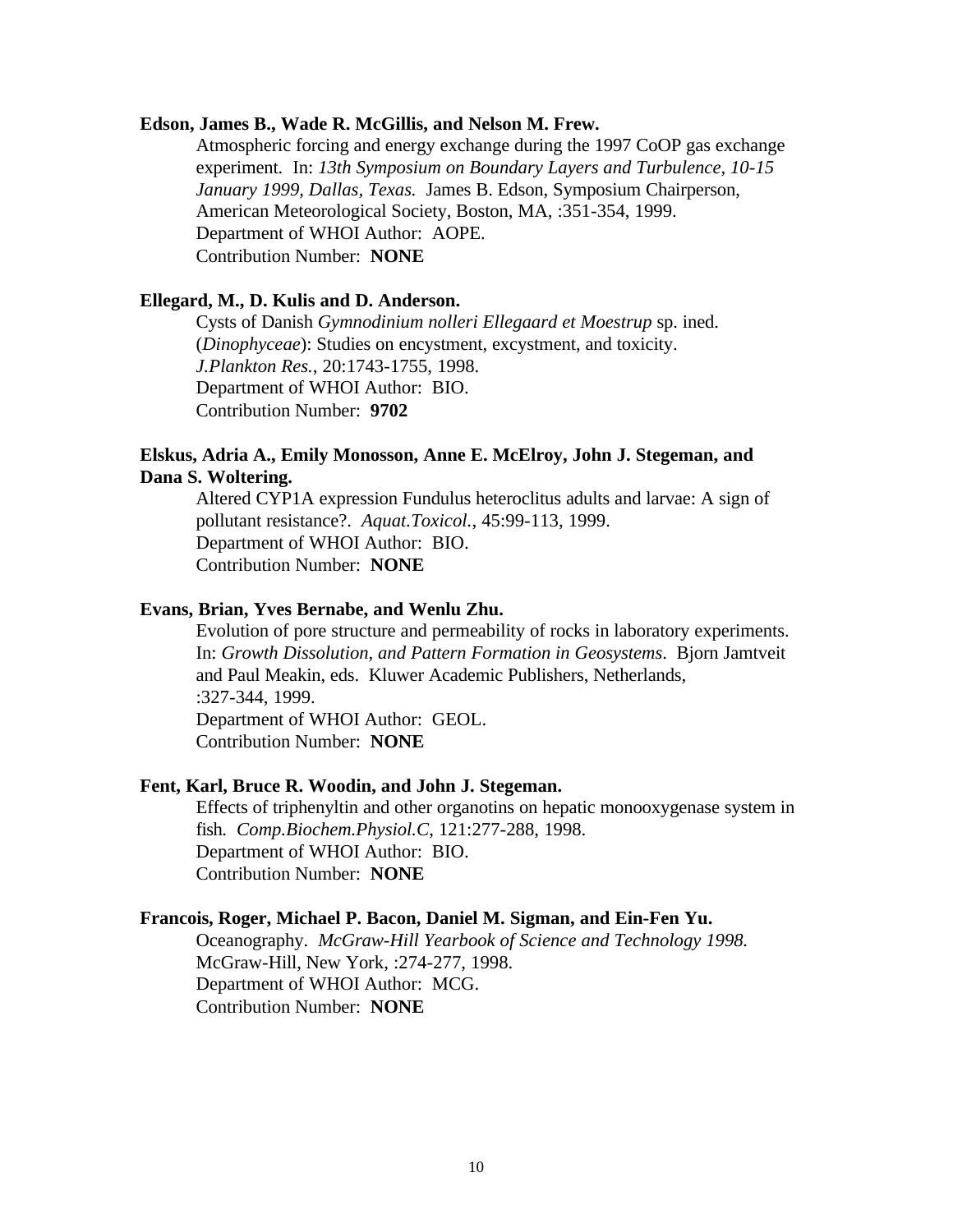#### **Frew, Nelson M.**

The role of organic films in air-sea gas exchange. In: *The Sea Surface and Global Change,* Peter S. Liss and Robert A. Duce, eds. Cambridge University Press, Cambridge, New York, :121-170, 1997. Department of WHOI Author: MCG. Contribution Number: **8875**

# **Frew, Nelson M., Erik J. Bock, Robert K. Nelson, W. R. McGillis, James B. Edson, and Tetsu Hara.**

Spatial variations in surface microlayer surfactants and their role in modulating airsea exchange. In: *13th Symposium on Boundary Layers and Turbulence, 10-15 January 1999, Dallas, Texas.* James B. Edson, Symposium Chairperson, American Meteorological Society, Boston, MA, :421-424, 1999. Department of WHOI Author: AOPE. Contribution Number: **NONE**

#### **Fukui, Manabu, Andreas Teske, Bernhard Abmus, Gerard Muyzer, and Friedrich Widdel.**

Physiology, phylogenetic relationships, and ecology of filamentous sulfatereducing bacteria (genus *Desulfonema*). *Arch.Microbiol.*, 172:193-203, 1999. Department of WHOI Author: BIO. Contribution Number: **NONE**

### **Gallager, Scott M., Jeff Van Keuren, and Phillip Alatalo.**

First-feeding cod larvae live for microzooplankton. *Gulf of Maine News*, Fall 1998:4-5, 1998. Department of WHOI Author: BIO. Contribution Number: **NONE**

# **Garrison, David L., Marcia M. Gowing, Margaret P. Hughes, Lisa Campbell, David A. Caron, Mark R. Dennett, Alexi Shalapyonok, Robert J. Olson,**

**Michael R. Landry, Susan L. Brown, Hong-Bin Liu, Farooq Azam,** 

#### **Grieg F. Steward, Hugh W. Ducklow, and David C. Smith.**

Microbial food web structure in the Arabian Sea: A US JGOFS study. *Deep-Sea Res.II*, 47:1387-1422, 2000. Department of WHOI Author: BIO. Contribution Number: **NONE**

# **Gast, R. J., T. A. McDonnell, and D. A. Caron.**

Sr DNA-based taxonomic affinities of algal symbionts from planktonic foraminifer and a solitary radiolarian. *J.Phycol.*, 36(1):172-177, 2000. Department of WHOI Author: BIO. Contribution Number: **9992**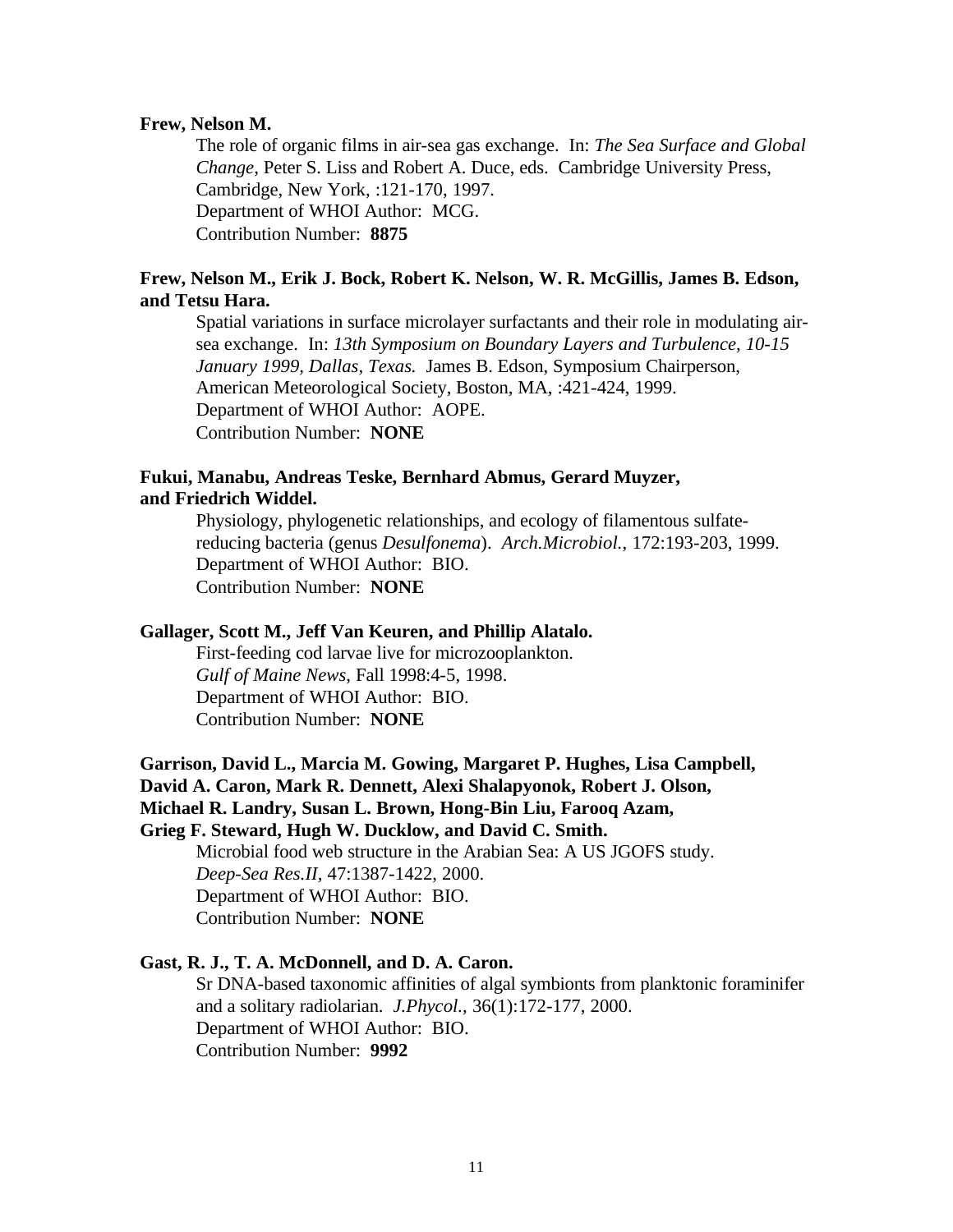#### **Gin, Karina Y. H., Sallie W. Chisholm, and Robert J. Olson.**

Seasonal and depth variation in microbial size spectra at the Bermuda Atlantic time series station. *Deep-Sea Res.I*, 46:1221-1245, 1999. Department of WHOI Author: BIO. Contribution Number: **NONE**

# **Goericke, R., R. J. Olson, and A. Shalapyonok.**

A novel niche for *Prochlorococcus* sp. in low-light suboxic environments in the Arabian Sea and the Eastern Tropical North Pacific. *Deep-Sea Res.I*, 47:1183-1205, 2000 Department of WHOI Author: BIO. Contribution Number: **NONE**

#### **Gonzalez-Gil, Sonsoles, Bruce A. Keafer, Angeles Aguilera, and Donald M. Anderson.**

Detection of endogenous alkaline phosphatase in marine dinoflagellates by epifluorescence microscopy. In: *Harmful Algae*. B. Reguera, J. Blanco, M. L. Fernandez, and T. Wyatt, eds. Ynta de Galicia and Intergovernmental Oceanographic Commission of UNESCO, :374-375, 1998. Department of WHOI Author: BIO. Contribution Number: **NONE**

# **Greene, Charles H., Peter H. Wiebe, Chris Pelkie, Mark C. Benfield, and Jacqueline M. Popp.**

Three-dimensional acoustic visualization of zooplankton patchiness. *Deep-Sea Res.II*, 45:1201-1217, 1998. Department of WHOI Author: BIO. Contribution Number: **9766**

# **Greene, Charles H., Peter H. Wiebe, Andrew J. Pershing, Gideon Gal, Jacqueline M. Popp, Nancy J. Copley, Tom C. Austin, Albert M. Bradley, Robert G. Goldsborough, Jim Dawson, Roger Hendershott, and Stein Kaartvedt.**

Assessing the distribution and abundance of zooplankton: A comparison of acoustic and net-sampling methods with D-BAD MOCNESS. *Deep-Sea Res.II*, 45:1219-1237, 1998. Department of WHOI Author: BIO.

Contribution Number: **9779**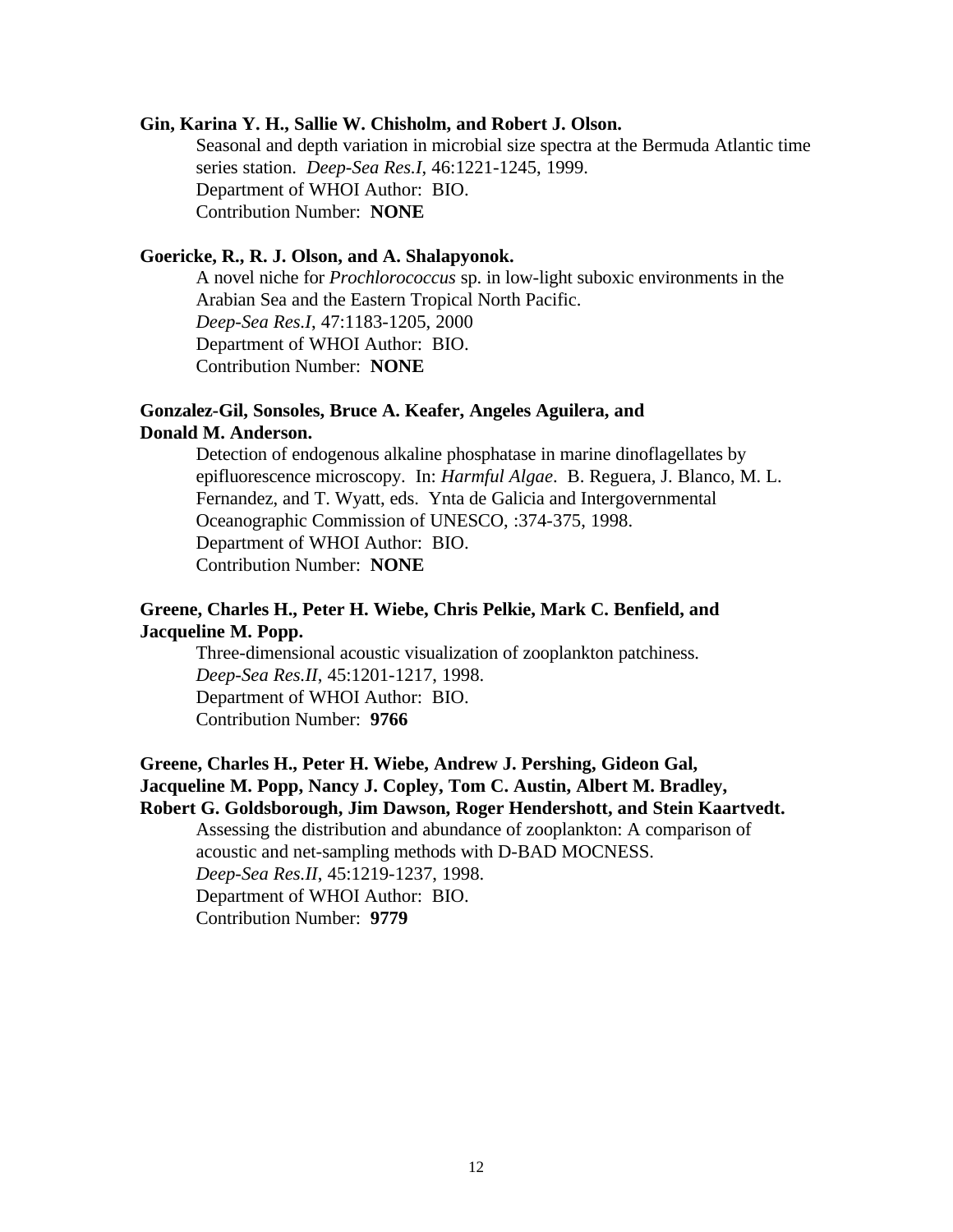# **Griffiths, Gwyn, Russ Davis, Charles Eriksen, Daniel Frye, Phillippe Marchand, and Tommy Dickey.**

Toward new platform technology for sustained observations. In: *Proceedings of Ocean Observing System for Climate (OCEANOBS99), Saint Raphael, France - 17-22 Oct. 1999*. www.bom.gov.au/OCEANOBS99/papers/griffiths.pdf (18 May 2000), 1999.

Department of WHOI Author: AOPE.

Contribution Number: **NONE**

# **Groman, Robert C.**

U.S. GLOBEC Georges Bank program 1998 scientific investigator's workshop. *Gulf of Maine News*, Fall 1998:1-3, 1998. Department of WHOI Author: BIO. Contribution Number: **NONE**

# **Hahn, Mark E.**

The aryl hydrocarbon receptor: A comparative perspective. *Comp.Biochem.Physiol.C*, 121:23-53, 1998. Department of WHOI Author: BIO. Contribution Number: **9593**

# **Halanych, K. M., R. A. Lutz, and R. C. Vrijenhoek.**

Evolutionary origins and age of vistimentiferan tube-worms. *Cah.Biol.Mar.*, 39(3-4):355-358, 1998. Department of WHOI Author: BIO. Contribution Number: **NONE**

#### **Halanych, K. M., J. R. Demboski, B. J. van Vuuren, D. R. Klein, and J. A. Cook.**

Cytochrome b phylogeny of North American hares and jackrabbits (*Lepus, lagomorpha*) and the effects of saturation in outgroup taxa. *Mol.Phylogenet.Evol.*, 11(2):213-221, 1999. Department of WHOI Author: BIO. Contribution Number: **NONE**

#### **Halanych, Kenneth M.**

Consideration for reconstructing Metazoan history: signal, resolution, and hypothesis testing. *Amer.Zool.*, 28:929-941, 1998. Department of WHOI Author: BIO. Contribution Number: **NONE**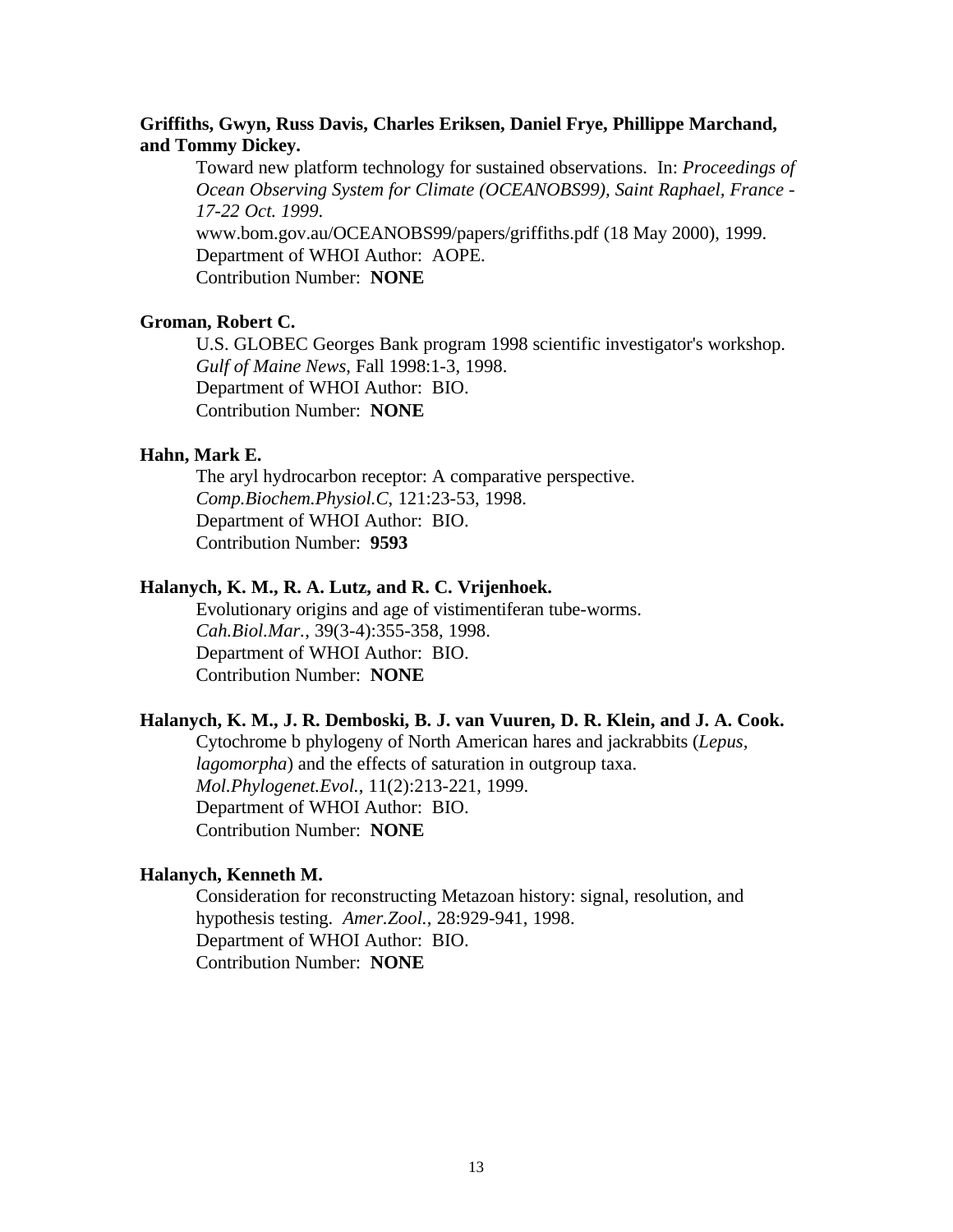#### **Hare, Jeffrey E., Ola G. Persson, Christopher W. Fairall, and James B. Edson.**

Behavior of Charnock's relationship for high wind conditions. In: *13th Symposium on Boundary Layers and Turbulence, 10-15 January 1999, Dallas, Texas.* James B. Edson, Symposium Chairperson, American Meteorological Society, Boston, MA, :252-255, 1999. Department of WHOI Author: AOPE. Contribution Number: **NONE**

#### **Hill, Mark F. and Hal Caswell.**

Habitat fragmentation and extinction thresholds on fractal landscapes. *Ecol.Lett.*, 2:121-127, 1999. Department of WHOI Author: BIO. Contribution Number: **9881**

#### **Hoagland, Porter.**

China. In: *Legal Protection of the Underwater Cultural Heritage: National and International Perspectives.* Sarah Dromgoole, ed., Kluwer Law International, The Hague, :19-41, 1999. Department of WHOI Author: MPC. Contribution Number: **9693**

#### **Honjo, Susumu, Jack Dymond, Warren Prell, and Venugopalan Ittekkot.**

Monsoon-controlled export fluxes to the interior of the Arabian Sea. *Deep-Sea Res.II*, 46:1859-1902, 1999. Department of WHOI Author: GEOL. Contribution Number: **9916**

#### **Hristov, Tihomir, Carl Friehe, Scott Miller, and Jim Edson.**

Identification and analysis of win-wave interactions I field experiment data. In: *13th Symposium on Boundary Layers and Turbulence, 10-15 January 1999, Dallas, Texas.* James B. Edson, Symposium Chairperson, American Meteorological Society, Boston, MA, :233-236, 1999. Department of WHOI Author: AOPE. Contribution Number: **NONE**

#### **Huang, Y. S., K. H. Freeman, T. I. Eglinton, and F. A. Street-Perrott.**

ä C<sup>-13</sup> analyses of individual lignin phenols in Quaternary lake sediments: A novel proxy for deciphering past terrestrial vegetation changes. *Geology*, 27(5):471-474, 1999. Department of WHOI Author: MCG. Contribution Number: **NONE**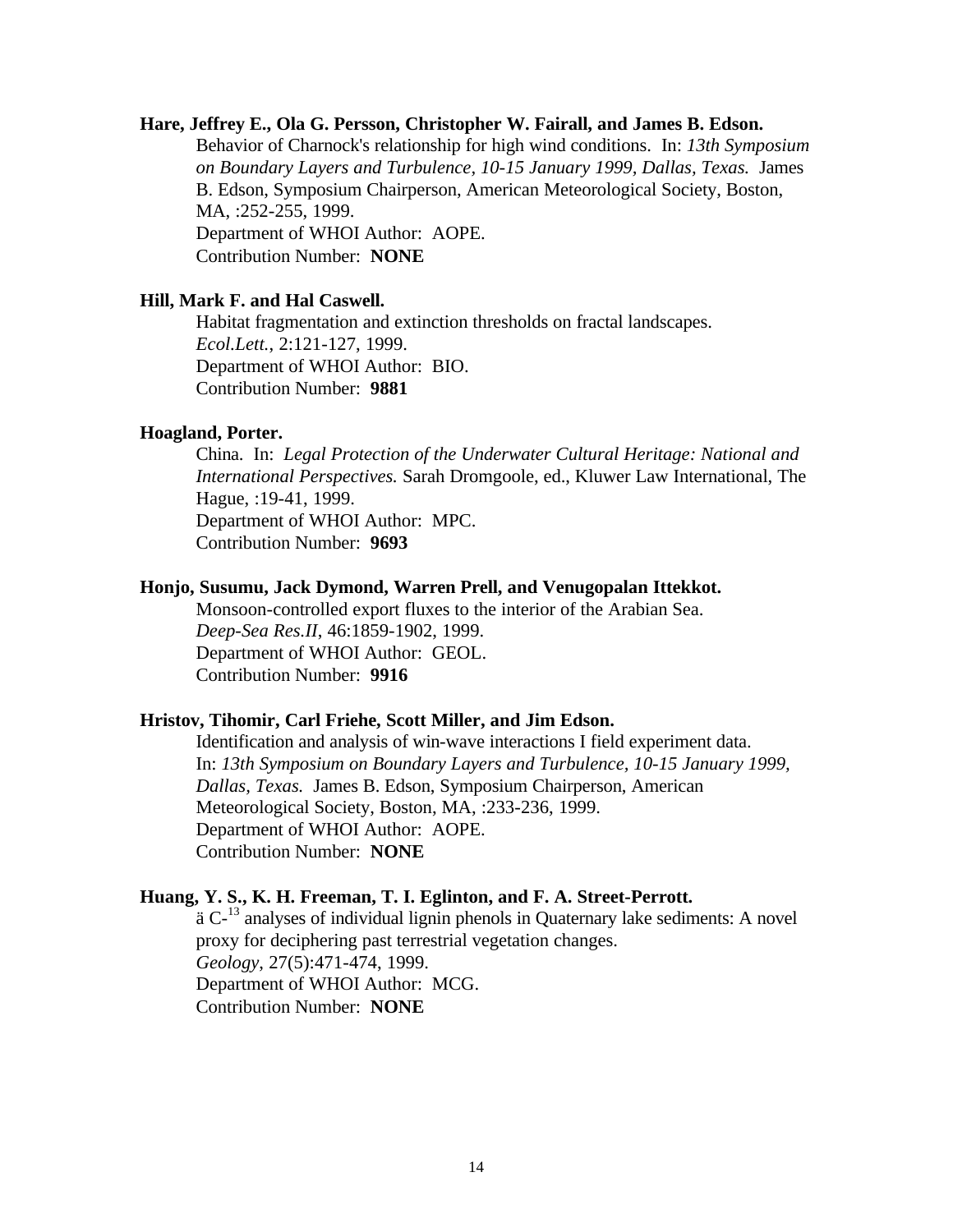# **Huuskonen, Sirpa E., Kari Koponen, Ossi Ritola, Mark Hahn, and Pirjo Lindstrom-Seppa.**

Induction of CYP1A and porphyrin accumulation in fish hepatoma cells (PLHC-1) exposed to sediment or water from a PCB-contaminated lake (Lake Kernaala, Finland). *Mar.Environ.Res.*, 46(1-5):379-384, 1998. Department of WHOI Author: BIO. Contribution Number: **9464**

# **Huuskonen, Sirpa E., Tina E. Ristola, Arvo Tuvikene, Mark E. Hahn, Jussi V. K. Kukkonen, and Pirjo Lindstrom-Seppa.**

Comparison of two bioasays, a fish liver cell line (PLHC-1) and a midge (*Chironomus riparius*) in monitoring freshwater sediments. *Aquatic Toxicol.*, 44:47-67, 1998. Department of WHOI Author: BIO. Contribution Number: **9465**

# **Inda, L. A., D. L. Erdner, M. L. Peleato, and D. M. Anderson.**

Cytochrome C<sub>6</sub> isolated from the marine diatom *Thalassiossira weissflogii*. *Phytochemistry*, 51(1):1-4, 1999. Department of WHOI Author: BIO. Contribution Number: **9690**

# **Irish, J. D., J. F. Lynch, P. A. Traykovski, A. E. Newhall, and K. Prada.**

A self contained sector scanning sonar for bottom roughness observations. *J.Atmos.Ocean.Technol.*, 16:1830-1841, 1999. Department of WHOI Author: AOPE. Contribution Number: **9531**

#### **Jarvinen, D. and G. Magnusson.**

Public resources for private mariculture: Northeastern United States, Atlantic Canada and Scotland after NAFTA and GATT. *Mar.Pol.*, 24:21-32, 2000. Department of WHOI Author: MPC. Contribution Number: **NONE**

# **Jin, D. and H. Kite-Powell.**

Toward an optimal enviornmental liability for marine oil transport. *Am.J.Agr.Econ.*, 79(5):1731, 1997. Department of WHOI Author: MPC. Contribution Number: **NONE**

#### **Julien, Keith, Sonya Legg, James McWilliams, and Joseph Werne.**

Plumes in rotating convection. Part 1. Ensemble statistics and dynamical balances. *J.Fluid Mech.*, 391:151-187, 1999. Department of WHOI Author: PO. Contribution Number: **NONE**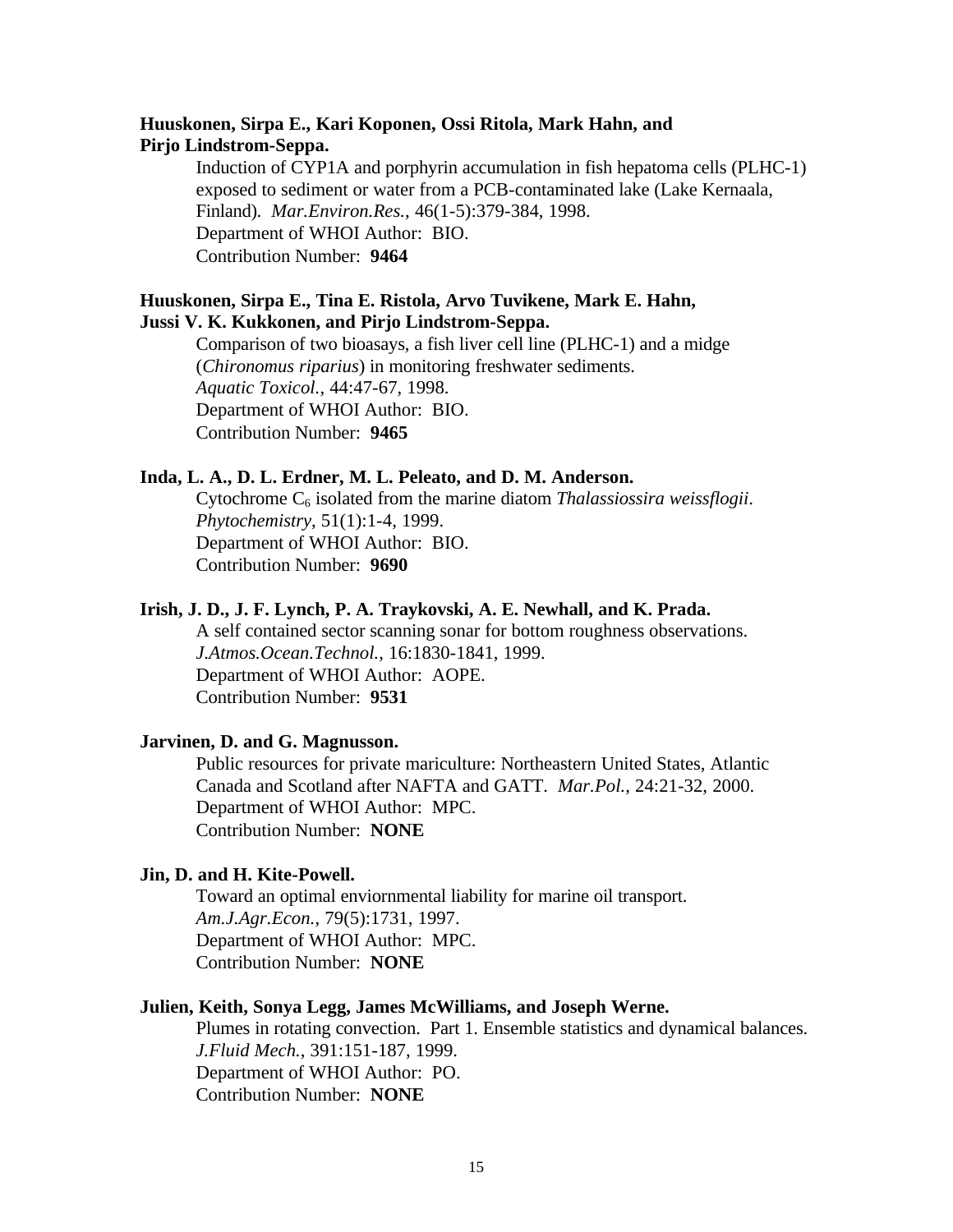#### **Karner, Garry D. and Neal W. Driscoll.**

Style, timing and distribution of tectonic deformation across the Exmouth Plateau, northwest Australia, determined from stratal architecture and quantitative basin modelling. In: *Continental Tectonics.* C. Mac Niocaill and P. D. Ryan, eds. The Geological Society of London Special Publication 164:271-311, 1999. Department of WHOI Author: GEOL. Contribution Number: **NONE**

#### **Keafer, Bruce, Jim Churchill, and Don Anderson.**

Initiation of *Alexandrium* blooms near Casco Bay, Maine. In: *Gulf of Maine News*, Summer:8-11, 1999. Department of WHOI Author: BIO. PO. Contribution Number: **NONE**

#### **Keller, Maureen, Donald Anderson, and Bruce Keafer.**

*Alexandrium* cyst distributions and abundances in the Gulf of Maine. In: *Gulf of Maine News*, Summer:4-5, 1999. Department of WHOI Author: BIO. Contribution Number: **NONE**

# **Ketten, Darlene R., Margaret W. Skinner, Ge Wang, Michael W. Vannier, George A. Gates, and J. Gail Neely.**

In vivo measures of cochlear length and insertion depth of nucleus cochlear implant electrode arrays. *Ann.Otol.Rhinol.Laryngol.*, 107(11/2):1-16, 1998. Department of WHOI Author: BIO. Contribution Number: **NONE**

# **Kildow, J. T., H. Kite-Powell, and C. S. Colgan.**

Estimating the economic value of the ocean. *Sea Technol.*, 41(1):65-67, 2000. Department of WHOI Author: MPC. Contribution Number: **NONE**

# **Kinkade, C. S., J. Marra, T. D. Dickey, C. Langdon, D. E. Sigurdson, and R. Weller.**

Diel-bio-optical variability observed from moored sensors in the Arabian Sea. *Deep-Sea Res.II*, 46:1813-1831, 1999. Department of WHOI Author: PO. Contribution Number: **NONE**

# **Kite-Powell, Hauke L., Di Jin, Johan Jebsen, Vassilis Papkonstantinou, and Nicholas Patrikalakis.**

Investigation of potential risk factors for groundings of commercial vessels in U. S. ports. *Int.J. Offshore Polar Eng.*, 9(1):16-21, 1999. Department of WHOI Author: MPC. Contribution Number: **NONE**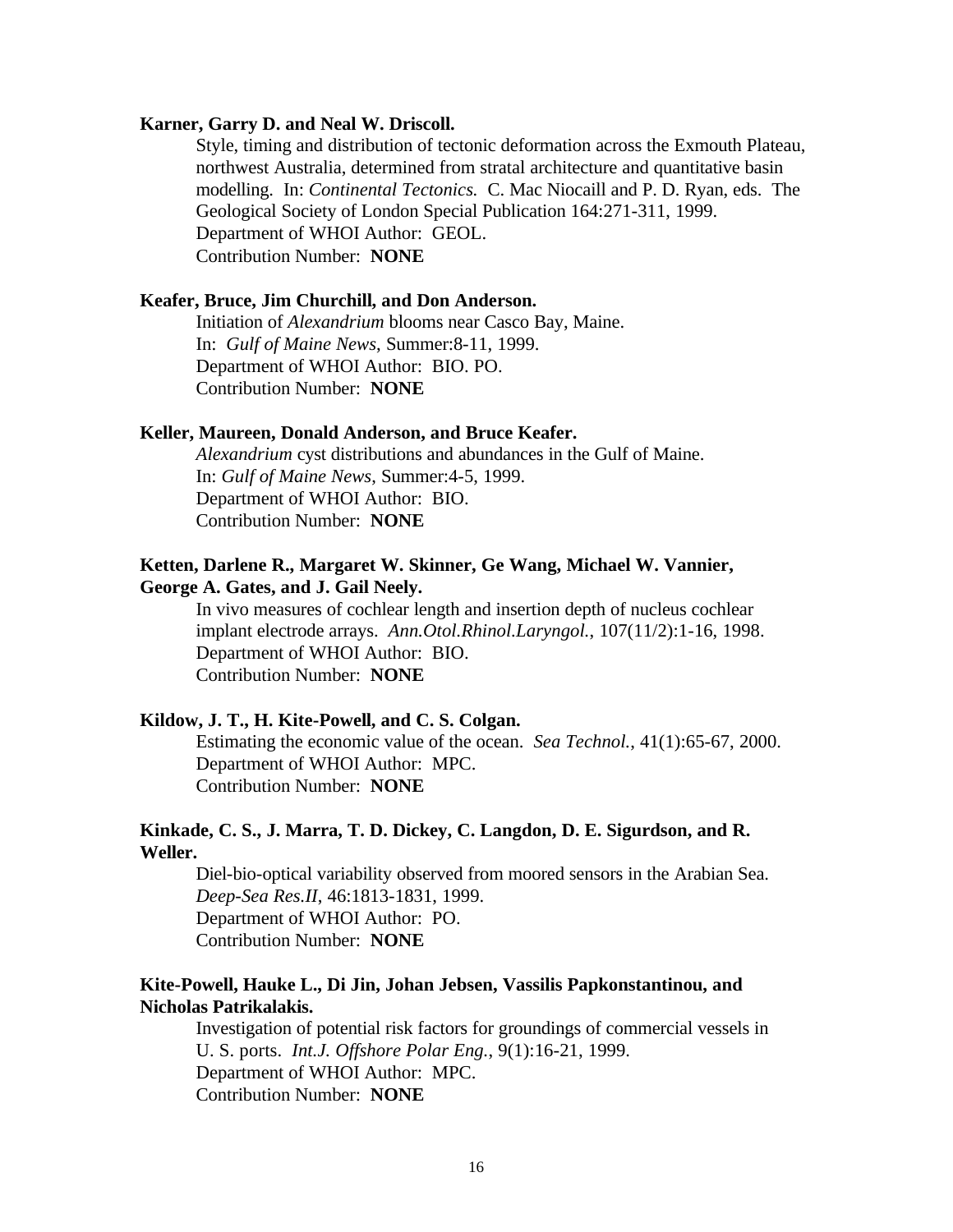# **Kurz, Mark D., Anton le Roex, and Henry J. B. Dick.**

Isotope geochemistry of the oceanic mantle near the Bouvet triple junction. *Geochim.Cosmochim.Acta*, 62(5):841-852, 1998. Department of WHOI Author: CHEM. GEOL. Contribution Number: **7697**

# **Liss, P. S., A. J. Watson, E. J. Bock, B. Jahne, W. E. Asher, N. M. Frew, L. Hasse, G. M. Korenowski, L. Merlivat, L. F. Phillips, P. Schluessel, and D. K. Woolf.**

Report Group 1 - Physical processes in the microlayer and the air-sea exchnage of trace gases. In: *The Sea Surface and Global Change,* Peter S. Liss and Robert A. Duce, eds. Cambridge University Press, Cambridge, New York, :1-33, 1997. Department of WHOI Author: MCG. Contribution Number: **NONE**

# **Marchitto, Thomas M., Jr., William B. Curry, and Delia W. Oppo.**

Zinc concentration in benthic foraminifera reflect seawater chemistry. *Paleoceanography*, 15(3):299-306, 2000. Department of WHOI Author: GEOL. Contribution Number: **10074**

# **Martin Traykovski, Linda V., and Heidi M. Sosik.**

Optical classification of water types based on remotely-sensed ocean colour. In: *Ocean Optics XIV Conference. Kailua-Kong, Hawaii, November 10-13, 1998*  S. G. Ackleson and Janet Campbell, Co-Convenors. CD ROM prepared by the Office of Naval Research (Ocean, Atmosphere and Space S&T Department), Washington, D. C., 12 pp., 1998. Department of WHOI Author: BIO. Contribution Number: **NONE**

#### **Martin, W. R., A. P. McNichol, and D. C. McCorkle.**

The radiocarbon age of calcite dissolving at the sea floor: Estimates from pore water data. *Geochim.Cosmochim.Acta*, 64(8):1391-1404, 2000. Department of WHOI Author: MCG. GEOL. Contribution Number: **10084**

# **Mayer, Lawrence M., Richard G. Keil, Stephen A. Macko, Samantha B. Joye, Kathleen C. Ruttenberg, and Robert C. Aller.**

Importance of suspended particulates in a riverine delivery of bioavailable nitrogen to coastal zones. *Global Biogeochem.Cycles*, 12(4):573-579, 1998. Department of WHOI Author: MCG. Contribution Number: **NONE**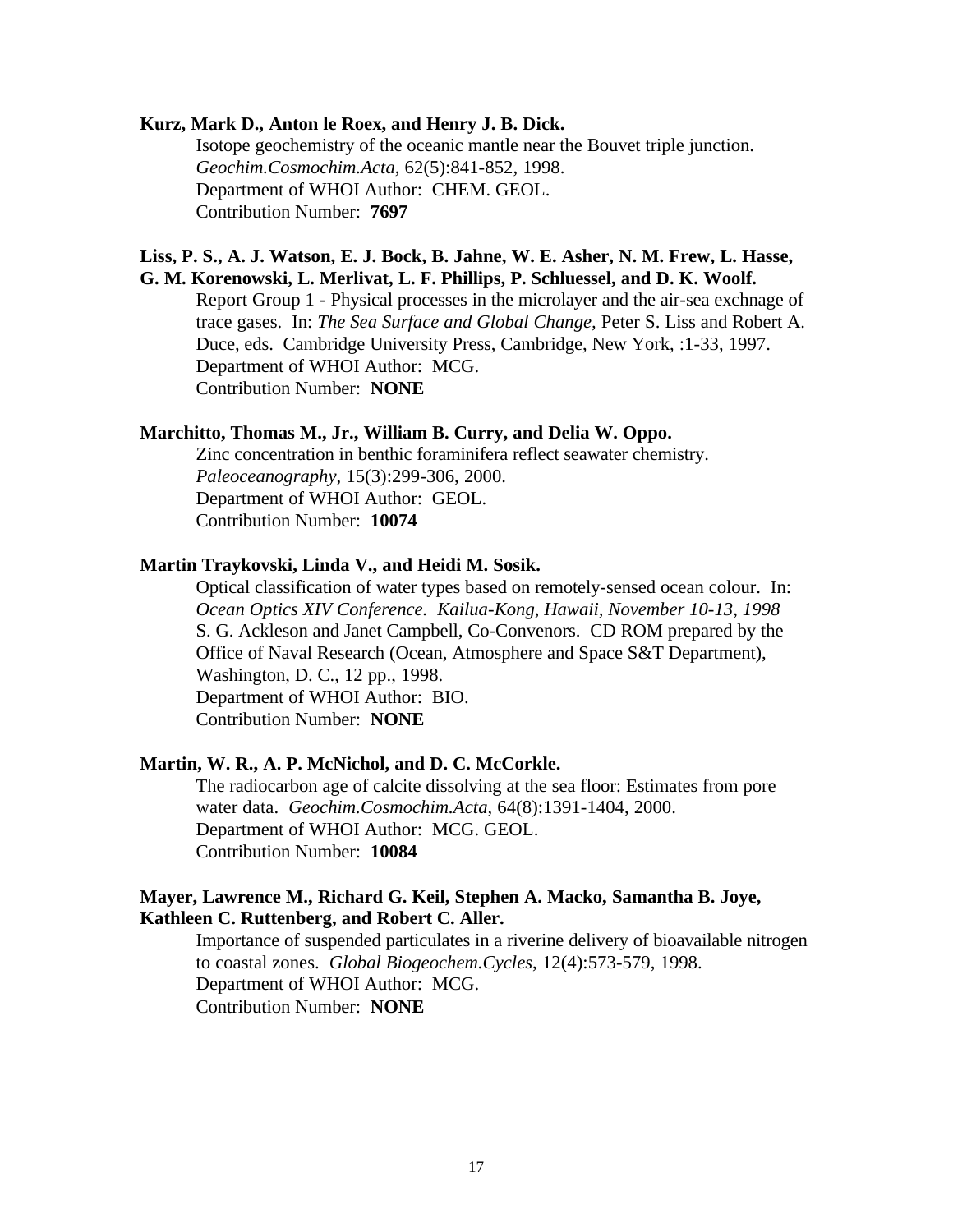#### **McDowell, J. E.**

Contaminated sediments in the marine environment. *Nor'easter*, 11:8-11, 1999. Department of WHOI Author: BIO. Contribution Number: **NONE**

#### **McDowell, J. E., B. A. Lancaster, D. F. Leavitt, P. Rantamaki, and B. Ripley.**

The effects of lipophilic organic contaminants on reproductive physiology and disease processes in marine bivalve molluscs. *Limnol.Oceanogr.*, 44(3):903-909, 1999. Department of WHOI Author: BIO. Contribution Number: **NONE**

#### **McDowell, Judith E.**

A director's perspective on 30 years of Sea Grant. *Nor'easter*, 20(1/2):14-17, 1998. Department of WHOI Author: ADMIN. Contribution Number: **NONE**

#### **McGillis, Wade, Erik J. Bock, James B. Edson, Nelson M. Frew, and Tetsu Hara.**

Near subsurface shear and dissipation observations in the coastal ocean. In: *13th Symposium on Boundary Layers and Turbulence, 10-15 January 1999, Dallas, Texas.* James B. Edson, Symposium Chairperson, American Meteorological Society, Boston, MA, :355-357, 1999. Department of WHOI Author: AOPE. Contribution Number: **NONE**

# **Miller, Patrick J. and Peter L. Tyack.**

A small towed beamforming array to identify vocalizing resident killer whales (*Orcinus orca*) concurrent with focal behavioral observations. *Deep-Sea Res.II*, 45:1389-1405, 1998. Department of WHOI Author: BIO. Contribution Number: **9438**

# **Miller, S., C. Friehe, T. Hristov, and J. Edson.**

The wave-induced wind field above deep ocean waves. In: *13th Symposium on Boundary Layers and Turbulence, 10-15 January 1999, Dallas, Texas.* James B. Edson, Symposium Chairperson, American Meteorological Society, Boston, MA, :237-240, 1999.

Department of WHOI Author: AOPE. Contribution Number: **NONE**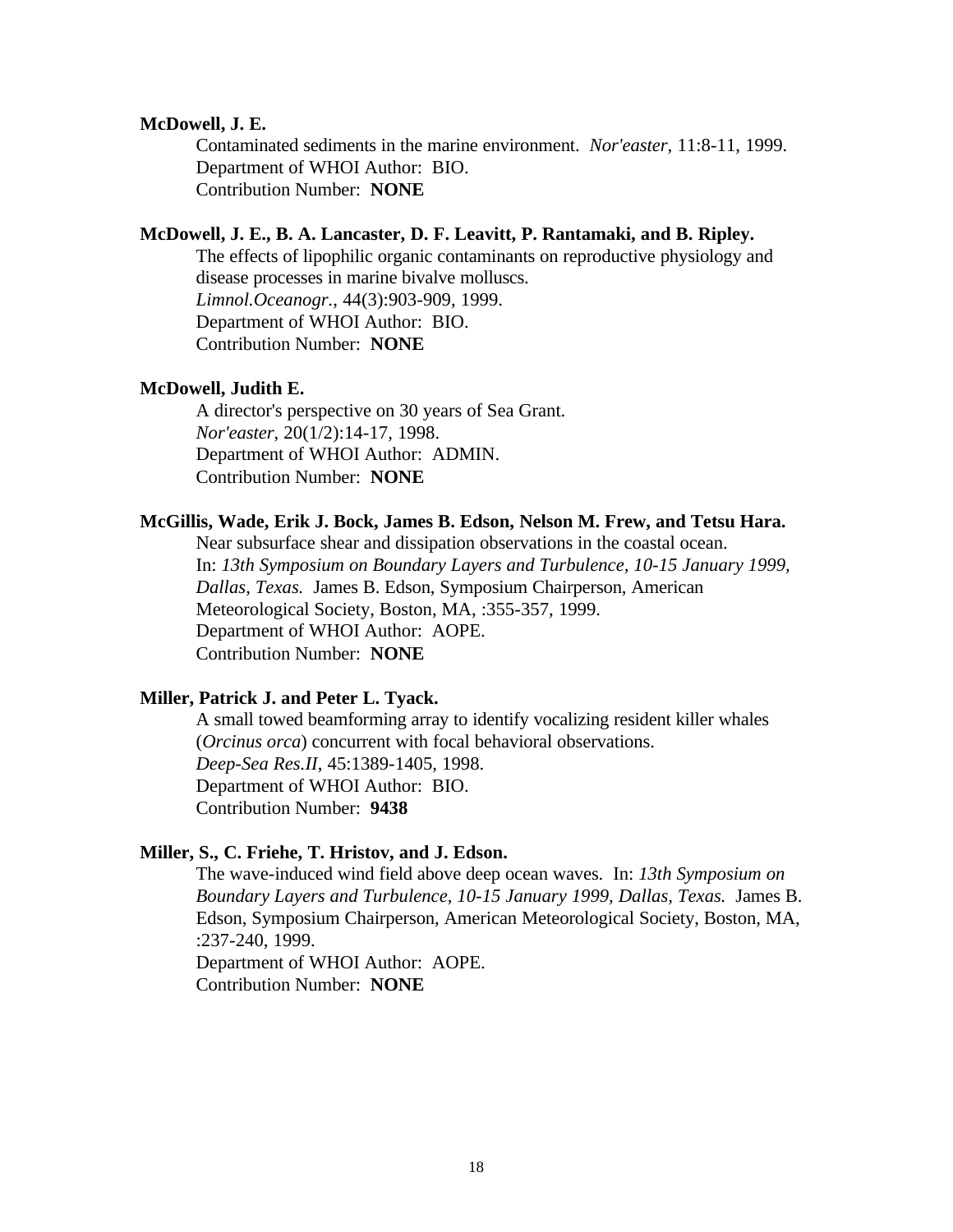#### **Minor, E. C., T. I. Eglinton, R. Olson, and J. J. Boon.**

The compositional heterogeneity of particulate organic matter from the surface ocean; on investigation using flow cytometry and DT-MS. *Org.Geochem.*, 29(5-7):1561-1582, 1998. Department of WHOI Author: MCG. BIO. Contribution Number: **9726**

# **Minor, Elizabeth C., Timothy I. Eglinton, and Jaap J. Boon.**

Direct temperature-resolved mass spectrometry as a quantitative technique for the semi-quantitative anlaysis of marine particulate organic matter. *J.Anal.Appl.Pyrolysis*, 53(1):19-34, 2000.

Department of WHOI Author: MCG.

Contribution Number: **9845**

#### **Moffett, James W.**

Reply to the comment by A. W. M. G. Souren on ''Oxidation of cobalt and manganese in seawater via a common microbially catalyzed pathway.'' *Geochim.Cosmochim.Acta*, 62(2):359, 1998. Department of WHOI Author: MCG. Contribution Number: **NONE**

#### **Moffett, James W.**

The importance of microbial Mn oxidation in the upper ocean: A comparison of the Sargasso Sea and equatorial Pacific. *Deep-Sea Res.I*, 44(8):1277-1291, 1997. Department of WHOI Author: MCG. Contribution Number: **9064**

# **Monger, B. C., S. Chinniah-Chandy, E. Meir, S. Billings, C. H. Greene, and P. H. Wiebe.**

Sound scattering by the gelatinous zooplankters *Aequorea victoria* and *Pleurobrachia bachei*. *Deep-Sea Res.II*, 45:1255-1271, 1998. Department of WHOI Author: BIO. Contribution Number: **NONE**

# **Morrison, Hilary G., E. Jennifer Weil, Sibel I. Karchner, Mitchell L. Sogin, and John J. Stegeman.**

Molecular cloning of CYP1A from the estuarine fish *Fundulus heteroclitus* and phylogenetic analysis of CYP1 genes: update with new sequences. *Comp.Biochem.Physiol.C*, 121:231-240, 1998. Department of WHOI Author: BIOL. Contribution Number: **9692**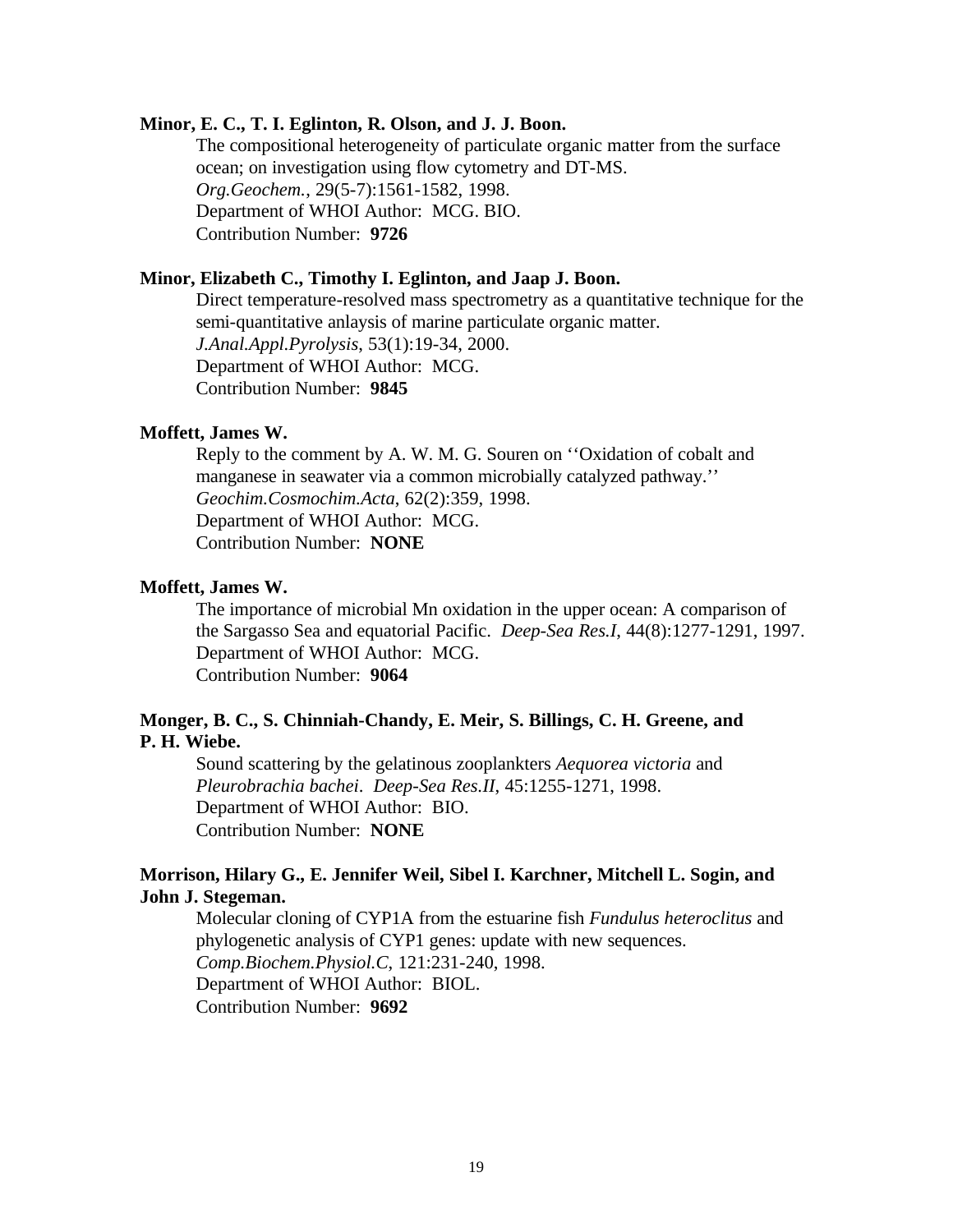#### **Norris, Richard D. and Colomban de Vargas.**

Evolution all at sea. *Nature*, 405:23-24, 2000. Department of WHOI Author: GEOL. Contribution Number: **NONE**

# **Oleksiak, Marjorie F., Shu Wu, Carol Parker, Sibel I. Karchner, John J. Stegeman, Darryl C. Zeldin.**

Identification, functional characterization, and regulation of a new cytochrome P450 subfamily, the CYP2Ns. *J.Biol.Chem.*, 275(4):2312-2321, 2000. Department of WHOI Author: BIO. Contribution Number: **NONE**

# **Olsson, Richard K., Christoph Hemleben, William A. Berggren, and Brian T. Huber.**

*Atlas of Paleocene Planktonic Foraminifera. Smithsonian Contributions to Paleobiology, Number 85,* Smithsonian Institution Press, Washington, D.C., 252 pp., 1999. Department of WHOI Author: GEOL. Contribution Number: **NONE**

# **Palace, V. P., S. B. Brown, C. L. Baron, J. Fitzsimons, B. Woodin, J. J. Stegeman, and J. F. Klavaerkamp.**

An evaluation of the relationships among oxidative stress, antioxidant vitamins and early mortality syndrome (EMS) of lake trout (*Salvelinus namaycush*) from Lake Ontario. *Aquat.Toxicol.*, 43:195-208, 1998. Department of WHOI Author: BIO. Contribution Number: **NONE**

# **Palic, R., T. I. Eglinton, B. C. Benitez-Nelson, G. Eglinton, J. Velickovic, and G. Stojanovic.**

Alkanes from plants of the genus Achillea. *J.Serb.Chem.Soc.*, 64(7-8):443-446, 1999. Department of WHOI Author: MCG.

Contribution Number: **NONE**

#### **Paul, Walter.**

Buoy technology In: State of technology report - ocean and coastal engineering division. *Mar.Technol.Soc.J.*, 31(2):36-38, 19976. Department of WHOI Author: AOPE. Contribution Number: **NONE**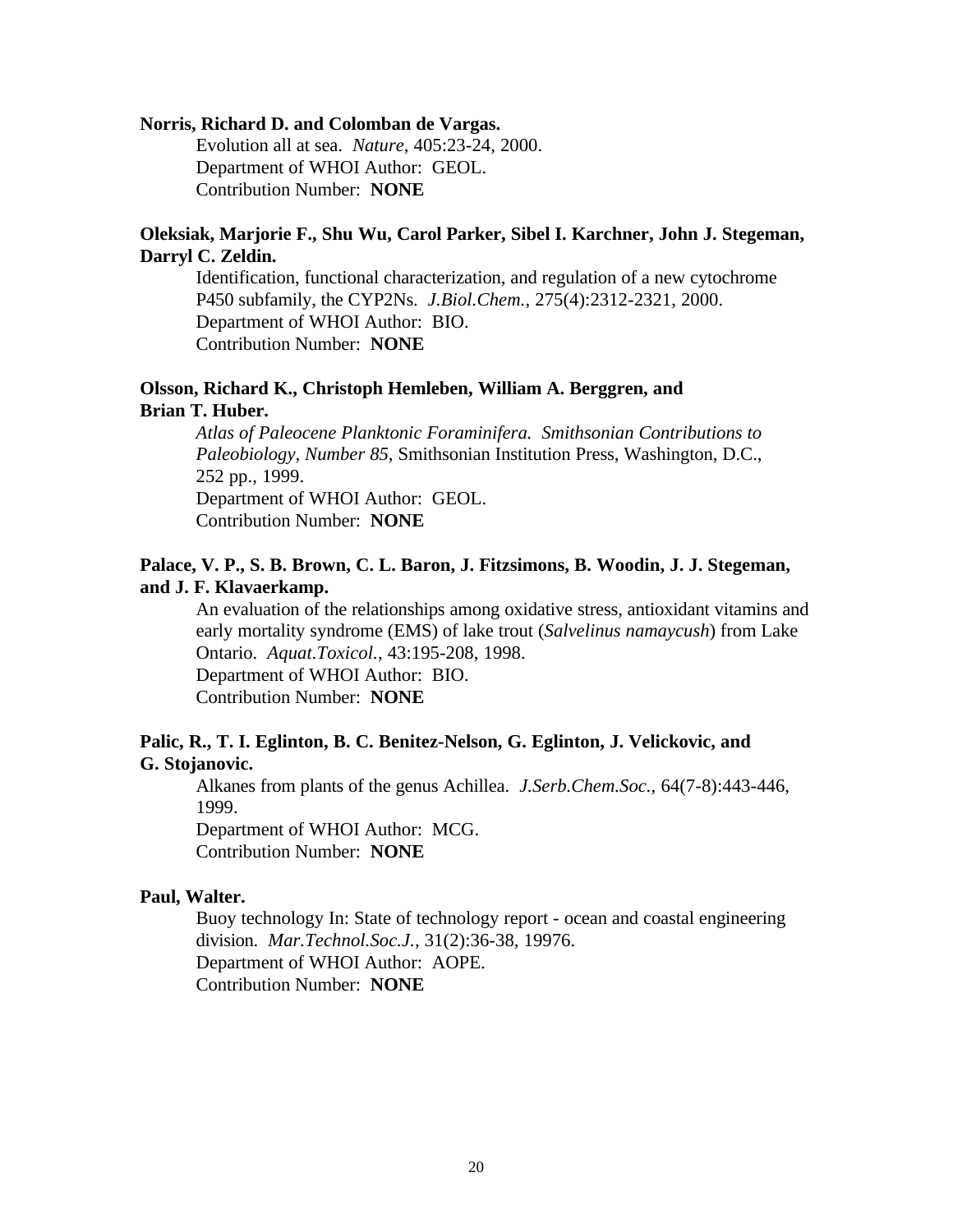# **Pearce, C. M., S. M. Gallager, J. L. Manuel, D. A. Manning, R. K. O'Dor, and E. Bourget.**

Effect of thermoclines and turbulence on depth of larval settlement and spat recruitment of the giant scallop *Placopecten magellanicus* in 9.5 m deep laboratory mesocosms. *Mar.Ecol.Prog.Ser.*, 165:195-215, 1998. Department of WHOI Author: BIO. Contribution Number: **NONE**

#### **Pershing, Andrew J. and Peter H. Wiebe.**

Evidence for vertical circulation cells on Georges Bank and their biological implications. *Gulf of Maine News*, Fall 1998:6, 1998. Department of WHOI Author: BIO. Contribution Number: **NONE**

#### **Peucker-Ehrenbrink, Berhard and Robyn E. Hannigan.**

Effects of black shale weathering on the mobility of rhenium and platinum group elements. *Geology*, 28(5):475-478, 2000. Department of WHOI Author: MCG. Contribution Number: **10133**

#### **Peucker-Ehrenbrink, Berhard and Joel D. Blum.**

Re-Os isotope systematics and weathering of Precambrian crustal rocks: Implications for the marine osmium isotope record. *Geochim.Cosmochim.Acta*, 62(19/20):3193-3203, 1998. Department of WHOI Author: MCG. Contribution Number: **9725**

#### **Polasky, S., J. D. Camm, A. R. Solow, B. Csuti, D. White, and R. Ding.**

Choosing reserve networks with incomplete species information. *Biol.Cons.*, 94(1):1-10, 2000. Department of WHOI Author: MPC. Contribution Number: **9049**

#### **Poulton, Nicole.**

The physiology and behavior of the toxic dinoflagellate *Alexandrium* from Casco Bay, Maine. In: *Gulf of Maine News*, Summer:6, 1999. Department of WHOI Author: BIO. Contribution Number: **NONE**

# **Sachs, J. P. and D. J. Repeta.**

Oligotrophy and nitrogen fixation during eastern Mediterranean sapropel events. *Science*, 286(5449):2485-2488, 1999. Department of WHOI Author: MCG. Contribution Number: **NONE**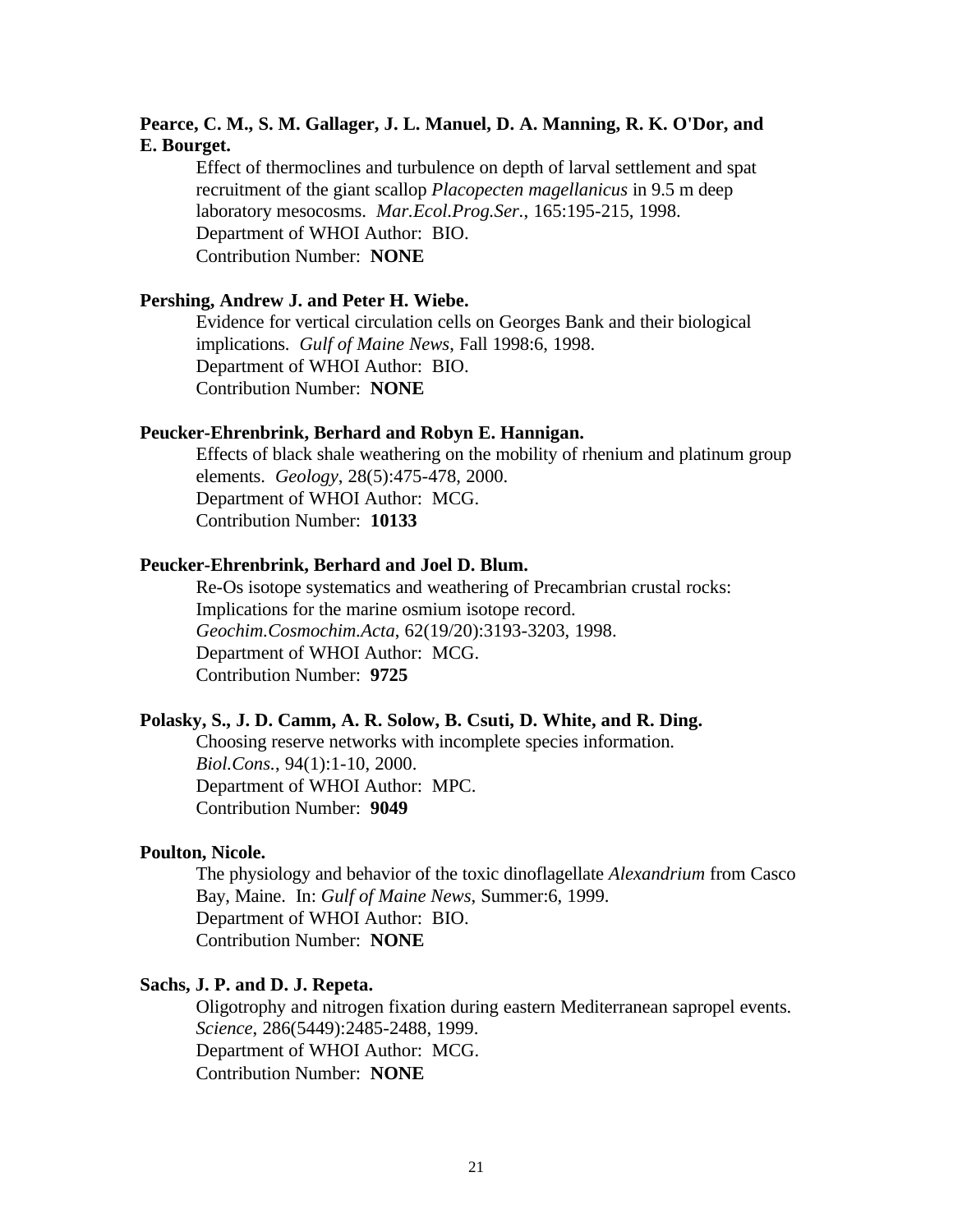#### **Schmitt, Raymond W.**

Spice and the demon. *Science*, 283:498-499, 1999. Department of WHOI Author: PO. Contribution Number: **NONE**

# **Schneider, R. J., K. F. von Reden, and J. M. Hayes.**

Application of a compact microwave ion source to radiocarbon analysis. In: *Heavy Ion Accelerator Technology: Eighth International Conference, Argonne, Illinois, October 1998.* Kenneth W. Shepard, ed. The American Institutte of Physics, New York, :422-425, 1999. Department of WHOI Author: GEOL. Contribution Number: **NONE**

### **Schubel, J. R. and C. A. Butman.**

Keeping a finger on the pulse of marine biodiversity: How healthy is it? In: *Nature and Human Society: A Quest for a Sustainable Future*. P.H. Raven and T. Williams, Eds. National Academy Press, Washington, DC, :84-103, 1999. Department of WHOI Author: BIO. Contribution Number: **9620**

#### **Schulz, H. N., T. Brinkhoff, T. G. Ferdelman, M. Hernandez Marine, A. Teske, and B. B. Jorgensen.**

Dense population of a giant sulphur bacterium in Namibian shelf sediments. *Nature*, 284:493-495, 1999. Department of WHOI Author: BIO. Contribution Number: **9751**

#### **Schumacher, Mary, Di Jin, and Hauke L. Kite-Powell.**

*An Overview of Cruise Industry Operations in North America.* Woods Hole Oceanographic Institution, Woods Hole, MA, 40 pp., 1998. Department of WHOI Author: MPC. Contribution Number: **NONE**

#### **Seewald, J. S and, T. I. Eglinton.**

Laboratory simulations of oil and natural gas formation. In: *Encyclopedia of Geochemistry*. Clare P. Marshall and Rhodes W. Fairbridge, eds. Kluwer Academic Publishers, Dordrecht, :359-360, 1998. Department of WHOI Author: MCG. Contribution Number: **NONE**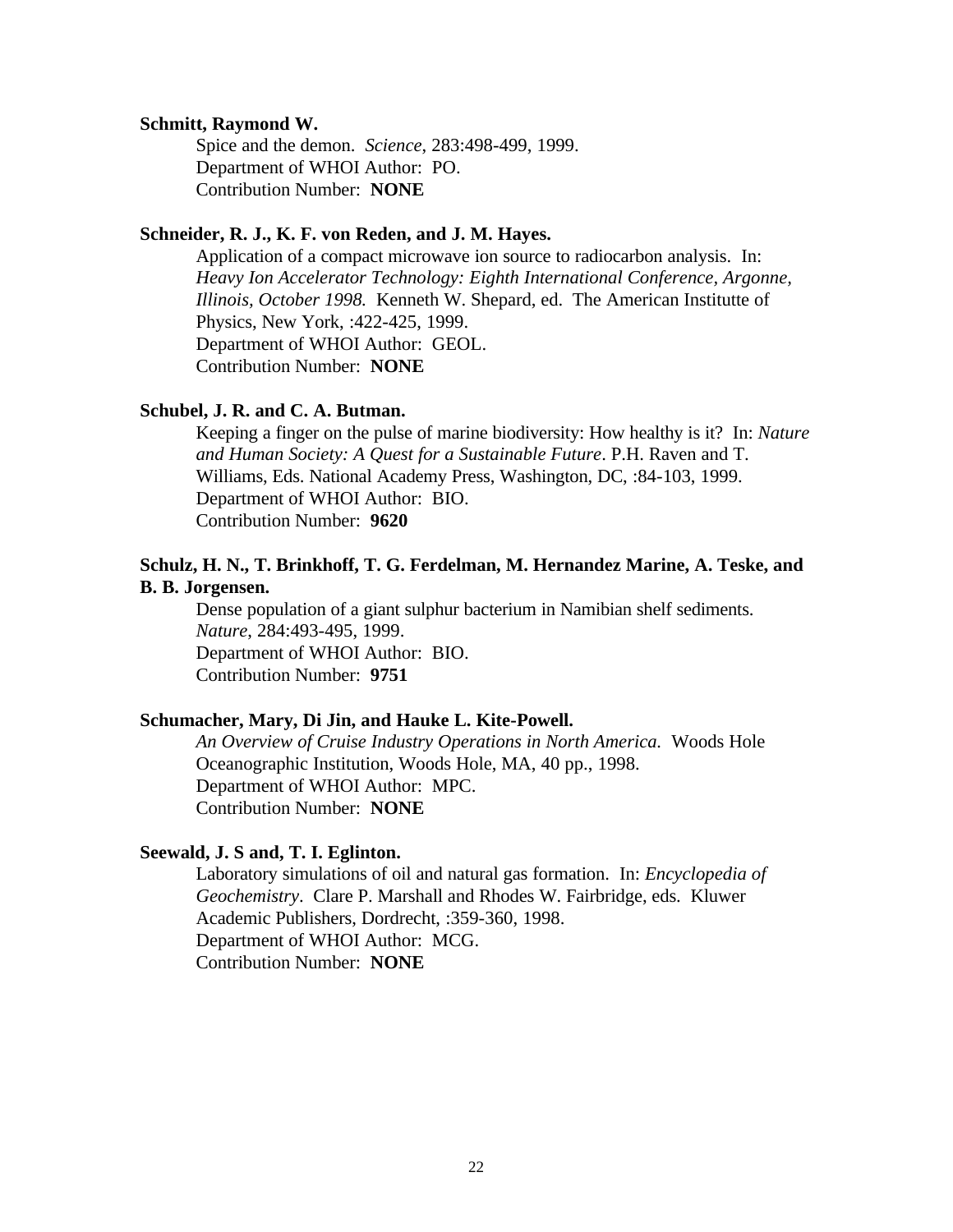#### **Shimizu, Nobumichi.**

Young geochemical features in cratonic peridotites from Southern Africa and Sibera. In: *Mantle Petrology: Field Observations and High-Pressure Experimentation: A Tribute to Francis R. (Joe) Boyd.* Yingwei Fei, Constance M. Bertka, and Bjorn O. Mysen, eds. Geochemical Society Special Publication No. VI**,** st. Louis, MO:47-55, 1999. Department of WHOI Author: GEOL. Contribution Number: **NONE**

#### **Shimizu, Nobumichi.**

Ion Microprobe*. In: Encyclopedia of Geochemistry.* Clare P. Marshall and Rhodes W. Fairbridge, eds. Kluwer Academic Publishers, Dordrecht, :343-344, 1998. Department of WHOI Author: GEOL. Contribution Number: **NONE**

### **Solow, A. R.**

Evidence of declining abundance of extremely highly cryptic primate taxa. *Isr.J.Zool.*, 45(4):507-508, 1999. Department of WHOI Author: MPC. Contribution Number: **NONE**

#### **Solow, A. R., S. M. Bollens, and A. Beet.**

Comparing two vertical plankton distributions. *Limnol.Oceanogr.*, 45(2):506-509, 2000. Department of WHOI Author: BIO. Contribution Number: **NONE**

#### **Solow, Andrew R.**

On testing for change in extreme events. *Clim.Change*, 42:341-349, 1999. Department of WHOI Author: MPC. Contribution Number: **NONE**

# **Sonnerup, Rolf E., Paul D. Quay, Ann P. McNichol, John L. Bullister, Tania A. Westby, and Heather L. Anderson.**

Reconstructing the ocean  ${}^{13}C$  Suess effect. *Global Biogeochem.Cycles*, 13(4):857-872, 1999. Department of WHOI Author: GEOL. Contribution Number: **NONE**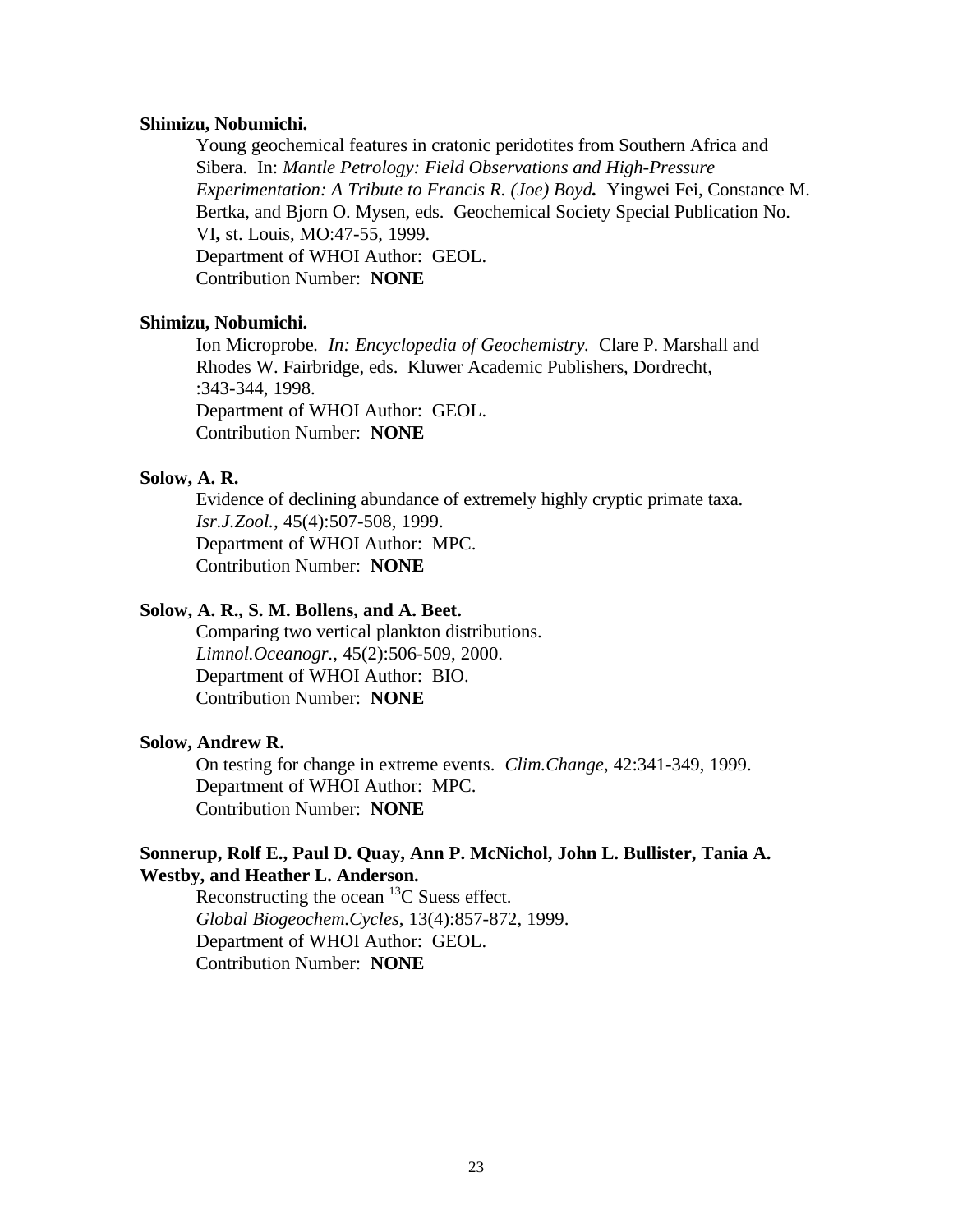### **Sosik, Heidi M., Rebecca E. Green, and Robert J. Olson.**

Optical variability in coastal waters of the northwest Atlantic. In: *Ocean Optics XIV Conference. Kailua-Kong, Hawaii, November 10-13,* 1998 S. G. Ackleson and Janet Campbell, Co-Convenors. CD ROM prepared by the Office of Naval Research (Ocean, Atmosphere and Space S&T Department), Washington, D.C., 14 pp., 1998.

Department of WHOI Author: BIO. Contribution Number: **NONE**

# **Spall, Michael A.**

Generation of strong mesoscale eddies by weak ocean gyres. *J.Mar.Res.*, 58:97-116, 2000. Department of WHOI Author: PO. Contribution Number: **10023**

#### **Standish, Jeff, Dennis Geist, Karen Harpp, and Mark D. Kurz.**

The emergence of a Galapagos shield volcano, Roca Redonda. *Contrib.Mineral.Petrol.*, 133(1/2):136-148, 1998. Department of WHOI Author: MCG. Contribution Number: **NONE**

#### **Steele, J. H. and M. Schumacher.**

Ecosystem structure before fishing. *Fish.Res.*, 44(3):201-205, 2000. Department of WHOI Author: MPC. Contribution Number: **9973**

#### **Steele, John H. and Mary Schumacher.**

On the history of marine fisheries: Report of the Woods Hole workshop. *Oceanography*, 12(3):28-29, 1999. Department of WHOI Author: MPC. Contribution Number: **NONE**

#### **Stegeman, John J. and David R. Livingstone.**

Introduction forms and functions of cytochrome P450. *Comp.Biochem.Physiol.C*, 121:1-3, 1998. Department of WHOI Author: BIO. Contribution Number: **NONE**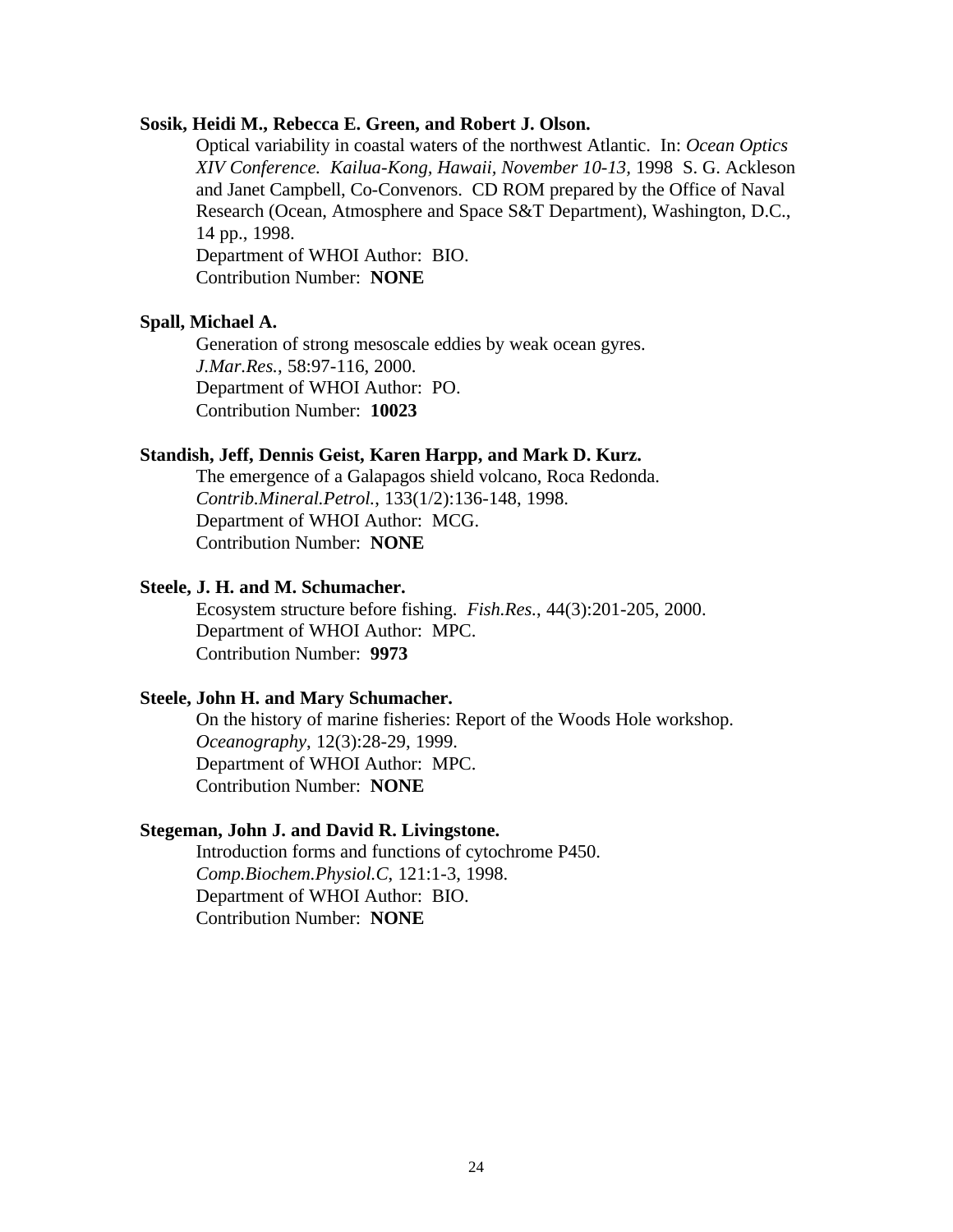# **Stokey, R., T. Austin, C. von Alt, M. Purcell, R. Goldsborough, N. Forrester, and B. Allen.**

AUV bloopers or why Murphy must have been an optimist: A practical look at achieving mission level reliability in an autonomous underwater vehicle. In: *11th International Symposium on Unmanned, Untethered Submersible Technology (UUST '99), August 23-25, 1999*, :32-40, 1999. Department of WHOI Author: AOPE. Contribution Number: **9970**

#### **Taroncher-Oldenburg, Gaspar and Donald M. Anderson.**

Identification and characterization of three differentially expressed genes, encloding S-adenosylhomocysteine hydrolase, methionine aminopeptidase, and a histone-like protein, in the toxic dinoflagellate *Alexandrium fundyense*. *Appl.Environ.Microbiol.*, 66(5):2105-2112, 2000. Department of WHOI Author: BIO. Contribution Number: **9757**

## **Taylor, Craig D., Carl O. Wirsen, and Francoise Gaill.**

Rapid microbial production of filamentous sulfur mats at hydrothermal vents. *Appl.Environ.Microbiol.*, 65(5):2253-2255, 1999. Department of WHOI Author: BIO. Contribution Number: **9887**

#### **Teske, A., M. L. Sogin, L. P. Nielsen, and H. W. Jannasch.**

Phylogenetic relationships of a large marine *Beggiatoa*. *Syst.Appl.Micribiol.*, 22(1):39-44, 1999. Department of WHOI Author: BIO. Contribution Number: **9615**

# **Thwaites, F. T., S. M. Gallager, C. S. Davis, A. M. Bradley, A. Girard, and W. Paul.**

Seabed winch and special cables. *Int.Ocean Syst.Des.*, 3(2):4-7, 1999. Department of WHOI Author: Contribution Number: **NONE**

#### **Tyack, P.**

Responses of whales to experimental playback of low frequency sound from the Navy SURTASS LFA. *Woods Hole Oceanographic Institution, Woods Hole, MA*, 5 pp., 1998. Department of WHOI Author: BIO. Contribution Number: **NONE**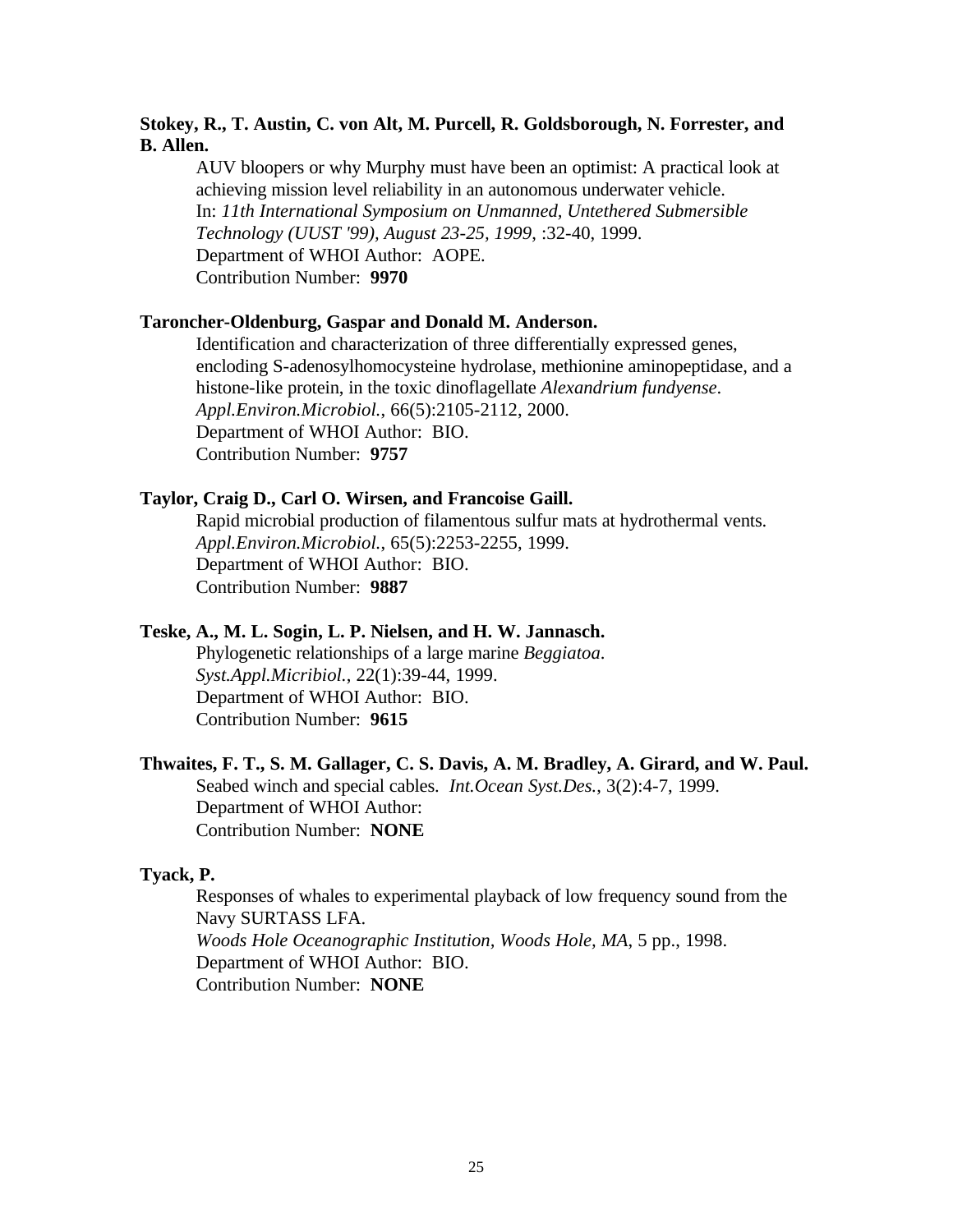#### **Uz, B. Mete, Hua Wei, Tetsu Hara, and Erik J. Bock.**

Surface waves and air-sea fluxes during CoOP. In: *13th Symposium on Boundary Layers and Turbulence, 10-15 January 1999, Dallas, Texas.* James B. Edson, Symposium Chairperson, American Meteorological Society, Boston, MA, :349-350, 1999. Department of WHOI Author: AOPE. Contribution Number: **NONE**

#### **Villareal, T. A., C. Pilskaln, M. Brzezinski, F. Lipschultz, M. Dennett, and G. B. Gardner.**

Upward transport of oceanic nitrate by migrating diatom mats. *Nature*, 397:423-425, 1999. Department of WHOI Author: BIO. Contribution Number: **NONE**

#### **von Reden, Karl F. and Robert J. Schneider.**

*Symposium of Northeastern Accelerator Personnel, National Ocean Sciences AMS Facility, Woods Hole Oceanographic Institution, Woods Hole, USA, October 27-30, 1996,* Karl F. von Reden and Robert J. Schneider, eds. World Scientific, Singapore, 324 pp., 1998. Department of WHOI Author: GEOL. Contribution Number: **NONE**

#### **Wanninkhof, Ric and Wade R. McGillis.**

Cubic relationship between air-sea  $CO<sub>2</sub>$  exchange and wind speed. *Geophys.Res.Lett.*, 26(13):1889-1892, 1999. Department of WHOI Author: AOPE. Contribution Number: **9920**

# **Watson, A. J., M.-J. Messias, E. Fogelqvist, K. A. Van Scoy, T. Johannessen, K. I. C. Oliver, D. P. Stevens, F. Rey, T. Tanhua, K. A. Olsson, F. Carse, K.**

**Simonsen, J. R. Ledwell, E. Jansen, D. J. Cooper, J. A. Kruepke, and E. Guilyardi.** Mixing and convection in the Greenland Sea from a tracer-release experiment. *Nature*, 401:902-904, 1999. Department of WHOI Author: AOPE.

Contribution Number: **NONE**

#### **Whelan Jean K.**

Buried treasure; recharging oil and gas reservoirs in the Gulf of Mexico. *Geotimes*, 45(1):14-18, 2000. Department of WHOI Author: MCG. Contribution Number: **NONE**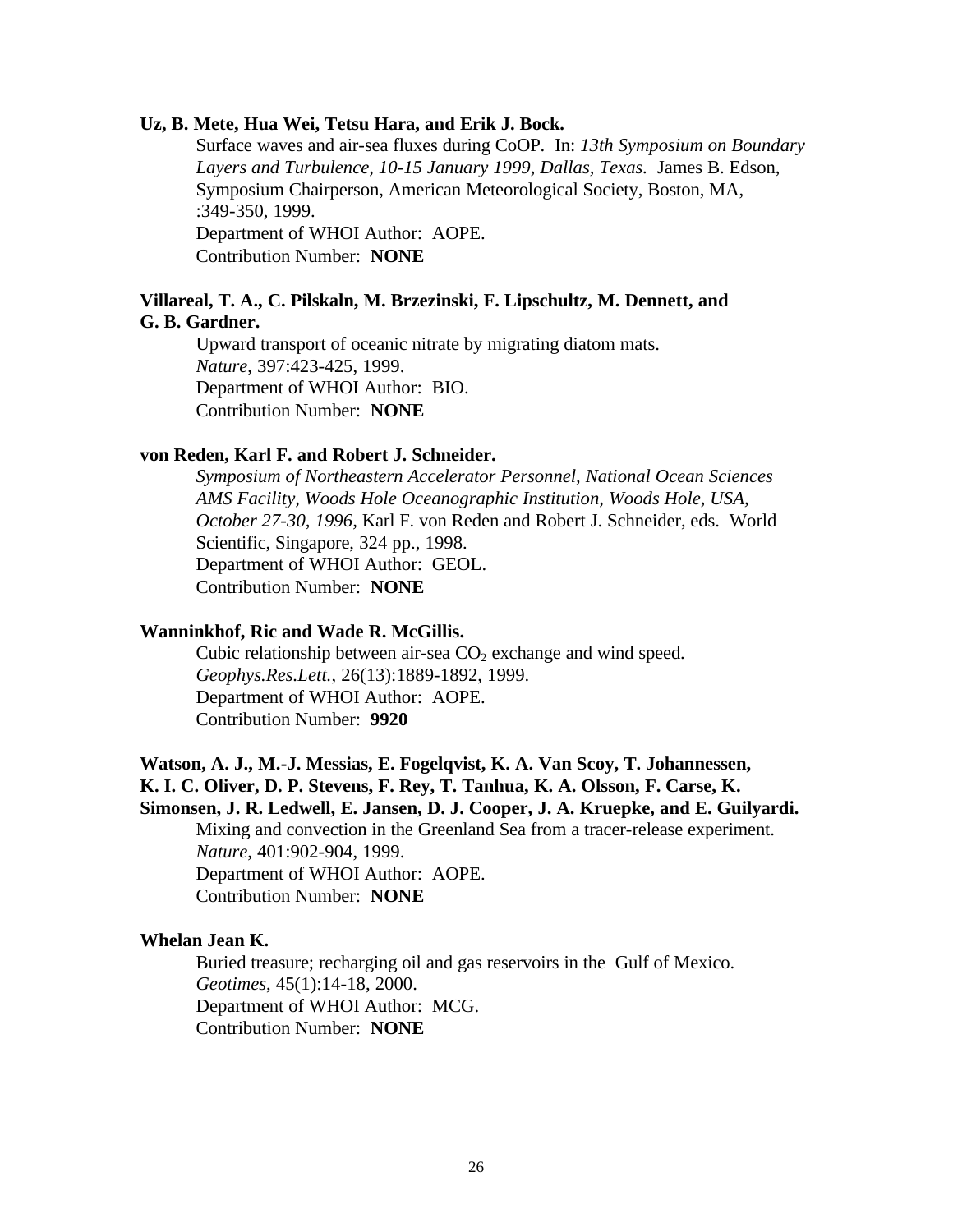#### **Whitcomb, Louis L. and Dana R. Yoerger.**

Preliminary experiments in model-based thruster control for underwater vehicle positioning. *IEEE J.Oceanic Eng.*, 24(4):495-506, 1999. Department of WHOI Author: AOPE. Contribution Number: **9197**

#### **Whitcomb, Louis L. and Dana R. Yoerger.**

Development, comparison and preliminary experimental validation of nonlinear dynamic thruster models. *IEEE J.Oceanic Eng.*, 24(4):481-494, 1999. Department of WHOI Author: AOPE. Contribution Number: **9196**

# **White, S. N., A. D. Chave, G. T. Reynolds, E. J. Gaidos, J. A. Tyson, and C. L. Van Dover.**

Variations in ambient light emission from black smokers and flange pools on the Juan de Fuca Ridge. *Geophys.Res.Lett.*, 27(8):1151-1154, 2000. Department of WHOI Author: GEOL. Contribution Number: **10030**

# **Wiebe, Peter H., Timothy K. Stanton, Charles H. Greene, Mark Benfield, Tom Austin, and Joe Warren.**

BIOMAPER II: An integrated instrument platform for coupled biological and physical measurements in coastal and oceanic regimes. *ICES CM*, M:07:1-11, 1999. Department of WHOI Author: BIO. AOPE. Contribution Number: **NONE**

# **Wolfe, Cecily J.**

Mid-ocean ridge structures. In: *McGraw-Hill Yearbook of Science & Technology, 2000*, compiled by staff of McGraw-Hill Encyclopedia of Science and Technology, McGraw-Hill, New York, :257-259, 1999. Department of WHOI Author: GEOL. Contribution Number: **NONE**

#### **Wong, Teng-fong, Wenlu Zhu.**

Brittle faulting and permeability evolution: Hydromechanical measurement, microstructural observation, and network modeling. In: *Faults and Subsurface Fluid Flow in the Shallow Crust.* William C. Haneberg, Peter S. Mozley, J. Casey Moore, and Laurel B. Goodwin, eds., American Geophysical Union, Washington, D. C., Geophysical Monograph 113:83-99, 1999. Department of WHOI Author: GEOL. Contribution Number: **NONE**